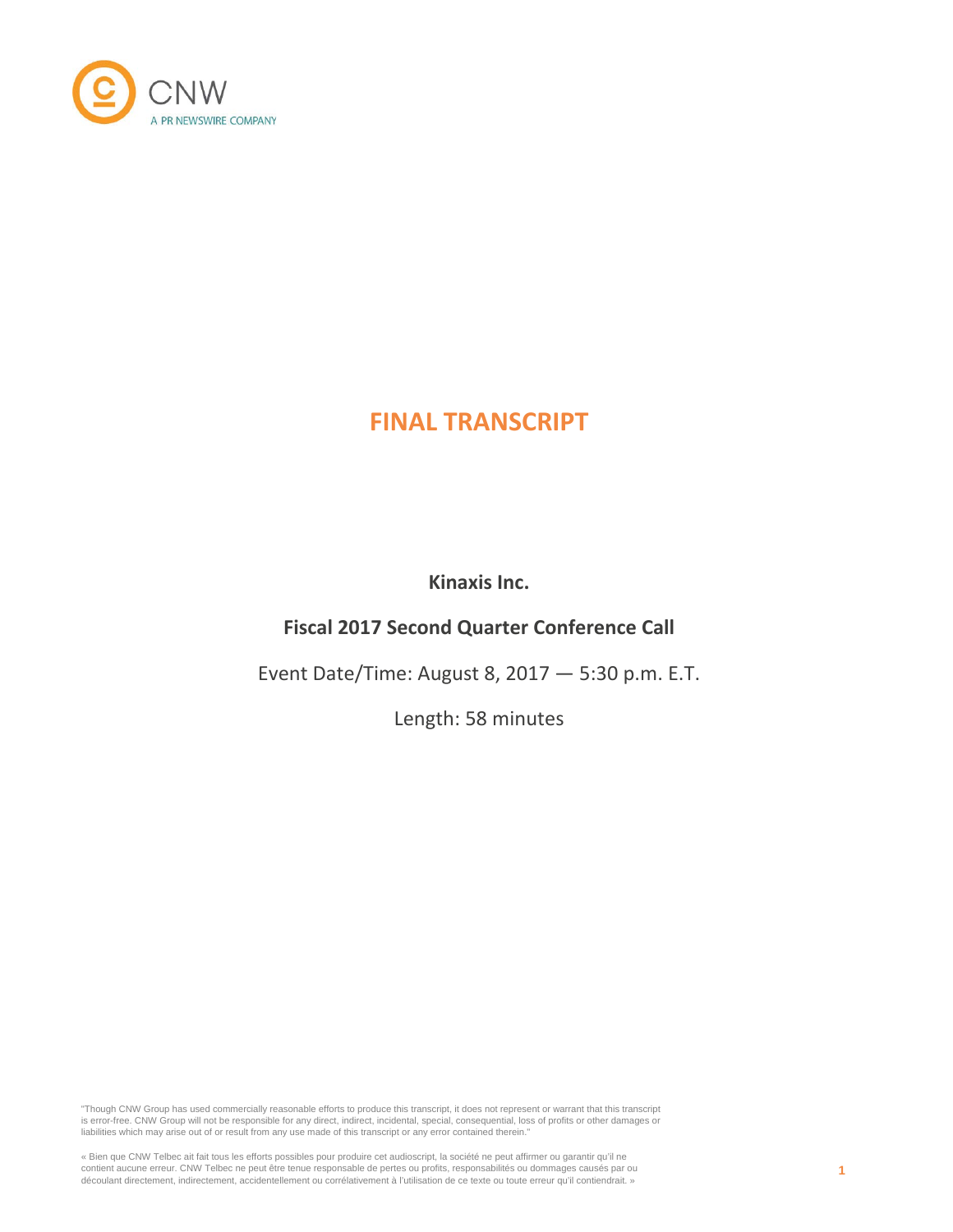#### **FINAL TRANSCRIPT**



August 8, 2017 — 5:30 p.m. E.T. Kinaxis Inc. Fiscal 2017 Second Quarter Conference Call

## **CORPORATE PARTICIPANTS**

**John Sicard** *Kinaxis Inc. — Chief Executive Officer*

**Richard Monkman** *Kinaxis Inc. — Chief Financial Officer*

## **CONFERENCE CALL PARTICIPANTS**

**Thanos Moschopoulos** *BMO Capital Markets — Analyst*

**Robert Young** *Canaccord Genuity — Analyst*

**Richard Tse** *National Bank Financial — Analyst*

**Paul Treiber** *RBC Capital Markets — Analyst*

**Daniel Chan** *TD Securities — Analyst*

**Todd Coupland** *CIBC — Analyst*

**Deepak Kaushal** *GMP Securities — Analyst*

**Nick Agostino** *Laurentian Bank Securities — Analyst*

**Suthan Sukumar** *Eight Capital — Analyst*

"Though CNW Group has used commercially reasonable efforts to produce this transcript, it does not represent or warrant that this transcript is error-free. CNW Group will not be responsible for any direct, indirect, incidental, special, consequential, loss of profits or other damages or liabilities which may arise out of or result from any use made of this transcript or any error contained therein."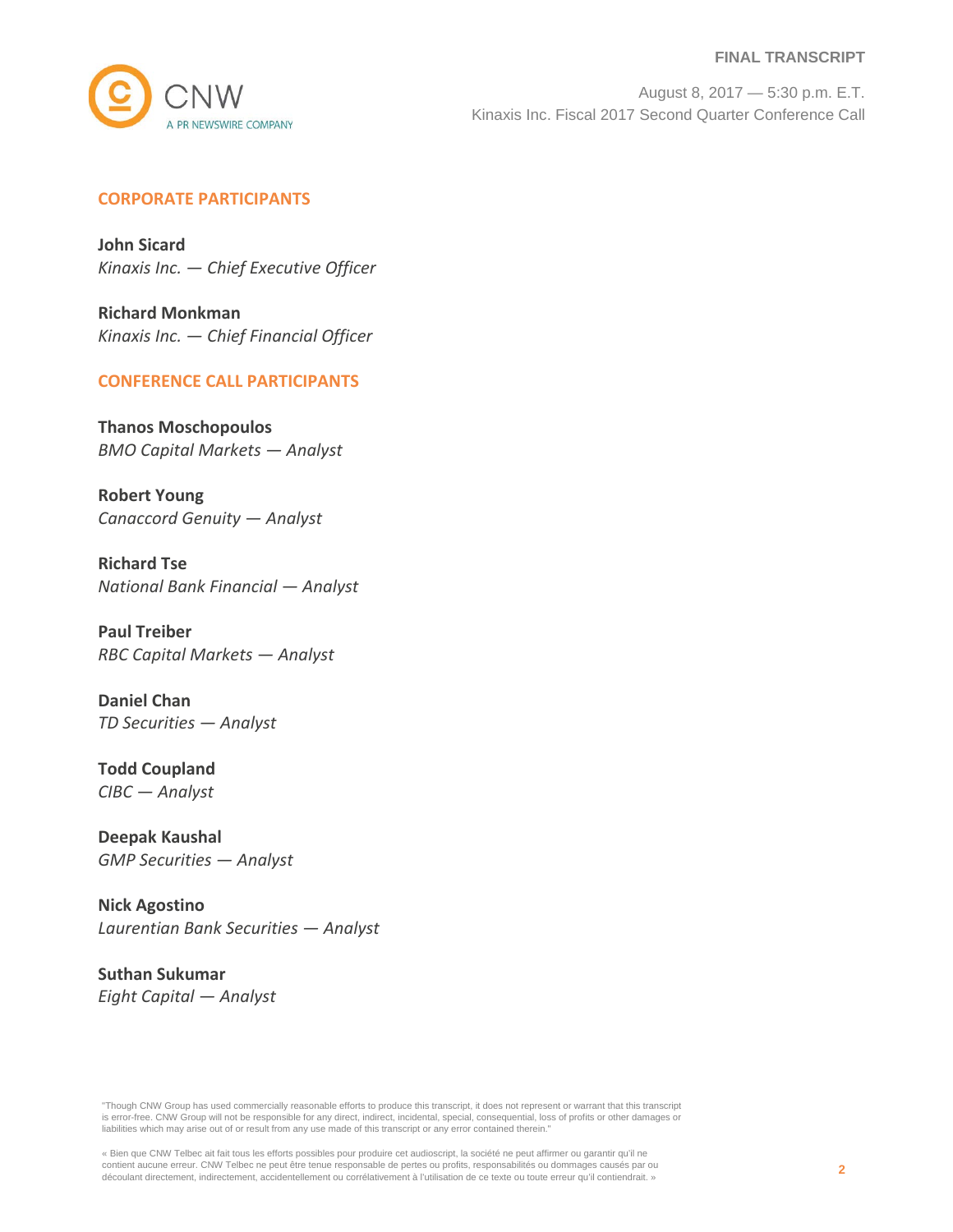

## **PRESENTATION**

## **Operator**

Good afternoon, ladies and gentlemen. Welcome to the Kinaxis Inc. Fiscal 2017 Second Quarter Conference Call. At this time, all participants are in a listen-only mode.

Following the presentation, we will conduct a question-and-answer session. Instructions will be provided at that time for you to queue up for questions.

Before beginning its formal remarks, Kinaxis would like to remind listeners that today's discussion may contain forward-looking statements that reflect current views with respect to future events. Any such statements are subject to risks and uncertainties that could cause actual results to differ materially from those projected in these forward-looking statements. Kinaxis does not undertake to update any forward-looking statements except as required.

I'd like to remind everyone that this call is being recorded today, Tuesday, August 8, 2017.

I would now like to turn the call over to John Sicard, Chief Executive Officer of Kinaxis Inc. Please go ahead, Mr. Sicard.

**John Sicard** — Chief Executive Officer, Kinaxis Inc.

Good afternoon, and thank you for joining us. Today we issued our second quarter results for fiscal year 2017, a copy of which is available for you to download on our website, kinaxis.com. With me today is our CFO, Richard Monkman.

"Though CNW Group has used commercially reasonable efforts to produce this transcript, it does not represent or warrant that this transcript is error-free. CNW Group will not be responsible for any direct, indirect, incidental, special, consequential, loss of profits or other damages or liabilities which may arise out of or result from any use made of this transcript or any error contained therein."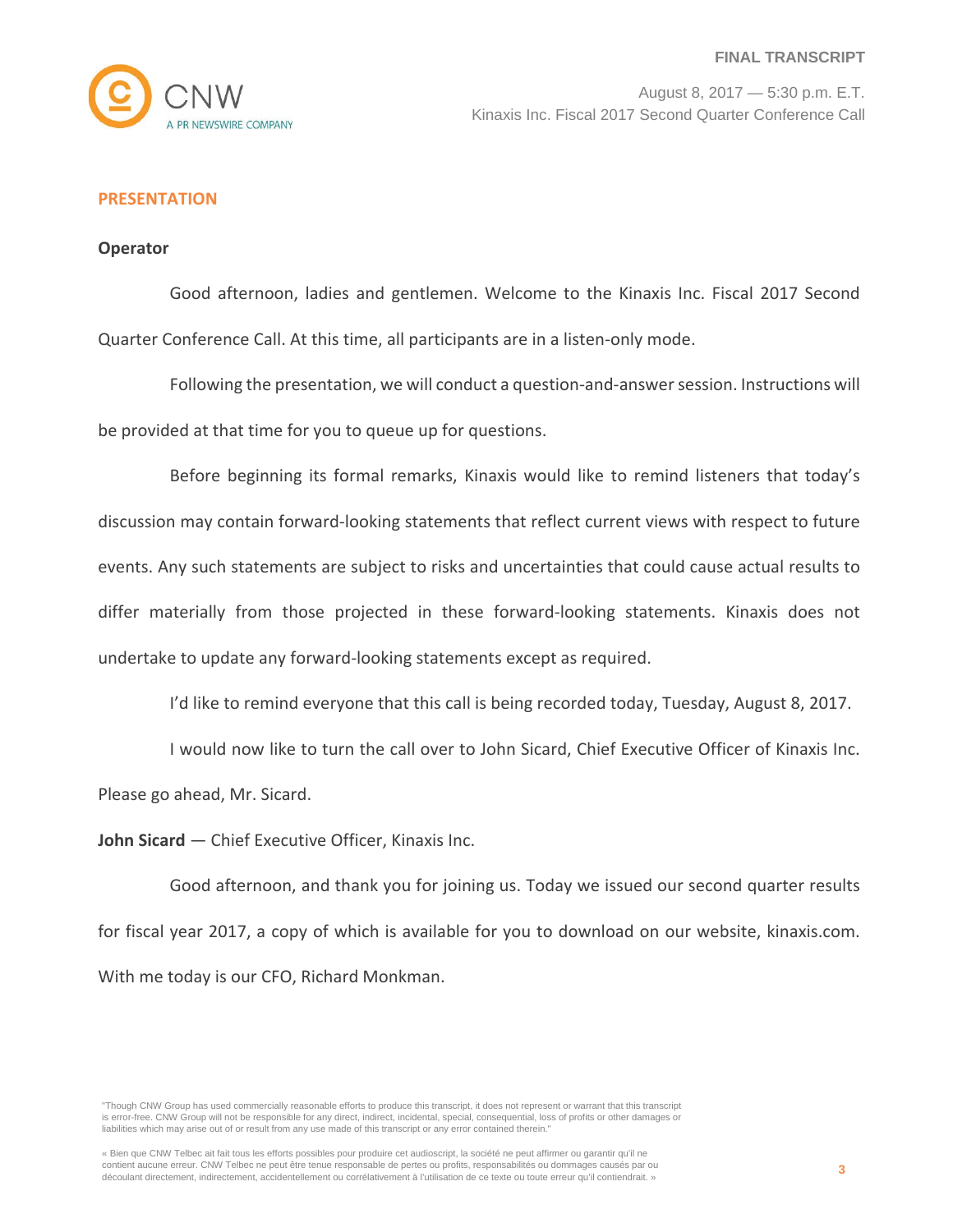

As we reported in our press release, a large Asia-based customer with whom we've been working for over a year, is in breach of his contract obligations. As a result, we did not recognize revenue from this company and have removed future revenue for this account from the subscription revenue guidance. Richard will discuss the financial explications of this change during his commentary.

As demonstrated by our financial results, our business remains very solid, even after reflecting this challenge. Our second quarter subscription revenues grew 21 percent over the prioryear period, and we delivered very strong 29 percent adjusted EBITDA, as well as very strong cash generation. This growth has been supported by our growing network of global partners, who have opened the door to a much broader and captive audience of potential customers.

As in the first quarter, I commented on how the majority of new deals were influenced by our partners. I am happy to report that this trend has continued through Q2. Our investments in Knowledge Services and the uptake of partner certifications are paying off well ahead of schedule and well ahead of our expectations. Partners in North America, Europe, and Japan have all contributed to our success, including our recent deal announcement with Nissan Motor Company. This rapid partner progress has also led to a dramatic increase in their role in deploying new customer projects and as a direct result, they are gaining the related professional services revenues for those projects.

While this is the level of partner engagement we have been driving towards, the pace with which they have been able to take on new deployments has been higher than we had originally

<sup>&</sup>quot;Though CNW Group has used commercially reasonable efforts to produce this transcript, it does not represent or warrant that this transcript is error-free. CNW Group will not be responsible for any direct, indirect, incidental, special, consequential, loss of profits or other damages or liabilities which may arise out of or result from any use made of this transcript or any error contained therein."

<sup>«</sup> Bien que CNW Telbec ait fait tous les efforts possibles pour produire cet audioscript, la société ne peut affirmer ou garantir qu'il ne contient aucune erreur. CNW Telbec ne peut être tenue responsable de pertes ou profits, responsabilités ou dommages causés par ou découlant directement, indirectement, accidentellement ou corrélativement à l'utilisation de ce texte ou toute erreur qu'il contiendrait. »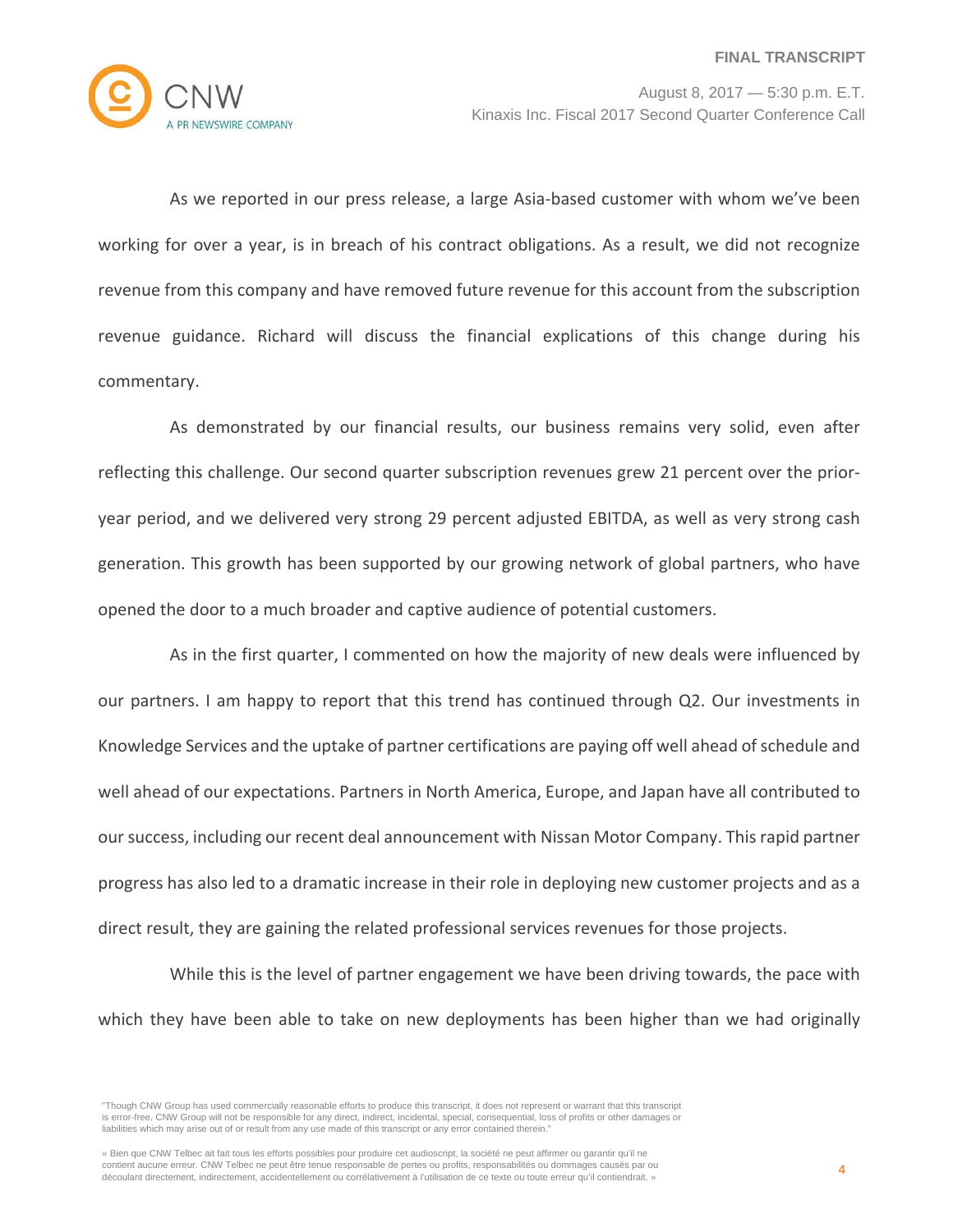

expected. With this level of direct partner involvement and the resulting professional services revenues they secure, we have revised our full year revenue guidance accordingly. We maintain a long-term view of growth and strongly believe this near-term success of our partners will strengthen and support Kinaxis for many years to come. We believe it is only appropriate that as they continue to build their Kinaxis practices, they benefit from these new sources of revenue.

This increase in the relative percentage of subscription to total revenue is well aligned with the model we have consistently presented to you since our IPO. In the long term, the benefits to scaling the business through our strategic partnerships will far outweigh the impacts today. I view these developments as a strong validation that we are on the right path with our partner strategy.

The growing partner network and its proven ability to identify and support new customer opportunities, faster than we could otherwise do on our own, is just one element of our growth plans. We are investing in technology ahead of growth, providing us with the scale we need to take on larger customer engagements. In particular, we're investing in the scale and depth of our applications and their ability to leverage developments in machine learning and IoT.

In my opinion, when it comes to machine learning, there are far more academically interesting articles to read than there are practical-use cases. True to our pedigree, we are taking measured steps towards the development of industry-validated value propositions, starting with something I call the self-healing supply chain. These initiatives together form a long-term strategy

<sup>&</sup>quot;Though CNW Group has used commercially reasonable efforts to produce this transcript, it does not represent or warrant that this transcript is error-free. CNW Group will not be responsible for any direct, indirect, incidental, special, consequential, loss of profits or other damages or liabilities which may arise out of or result from any use made of this transcript or any error contained therein."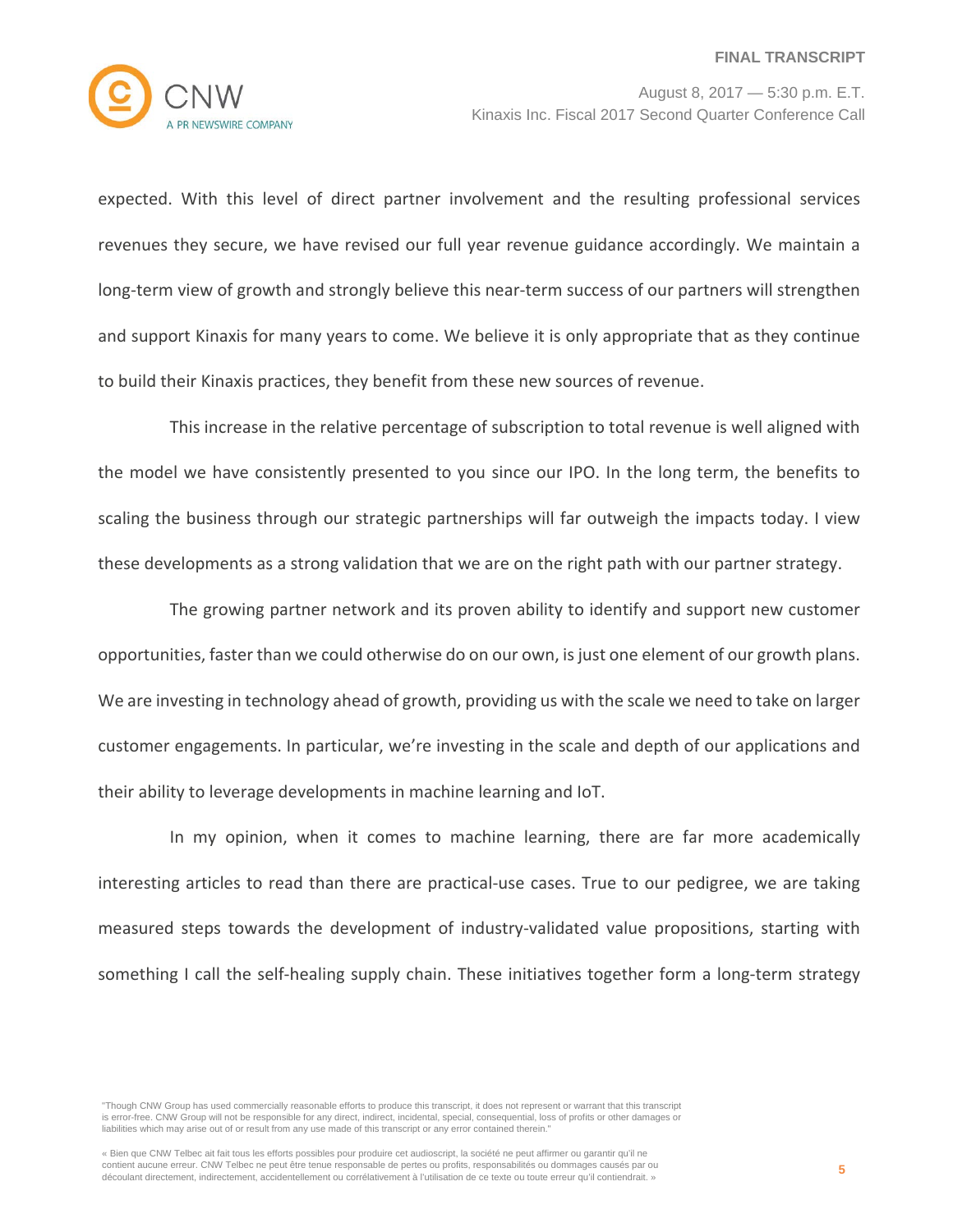

that we believe allow us to grow profitably as we continue towards the next inflection point in our business.

With that, I'll turn it over to Richard for an overview of the financials.

**Richard Monkman** — Chief Financial Officer, Kinaxis Inc.

Thank you, John, and good afternoon. As a reminder, all figures reported on today's call are in US dollars under IFRS.

Q2 revenue increased 14 percent to 32.9 million over Q2 2016. Total revenue growth was driven by our expanding base of subscription revenue, which increased 21 percent in the second quarter to 24.2 million.

As John noted, as of the second quarter, we are no longer recognizing subscription revenue for one customer who is in breach of their contract obligations. If the contract was in good standing, we would have been in a position to recognize approximately 1 million of additional subscription revenue in the second quarter.

Professional services revenue in the second quarter, a decline of 2 percent on a comparative basis to 8.4 million. As previously noted, our partners continue to play an increasingly important role in the deployments of RapidResponse for new customers and are, therefore, gaining this professional services revenue.

Gross profit increased by 14 percent in the second quarter to 22.9 million. Gross margin at 70 percent was consistent with the prior-year period. We've continued to invest in the business in

"Though CNW Group has used commercially reasonable efforts to produce this transcript, it does not represent or warrant that this transcript is error-free. CNW Group will not be responsible for any direct, indirect, incidental, special, consequential, loss of profits or other damages or liabilities which may arise out of or result from any use made of this transcript or any error contained therein."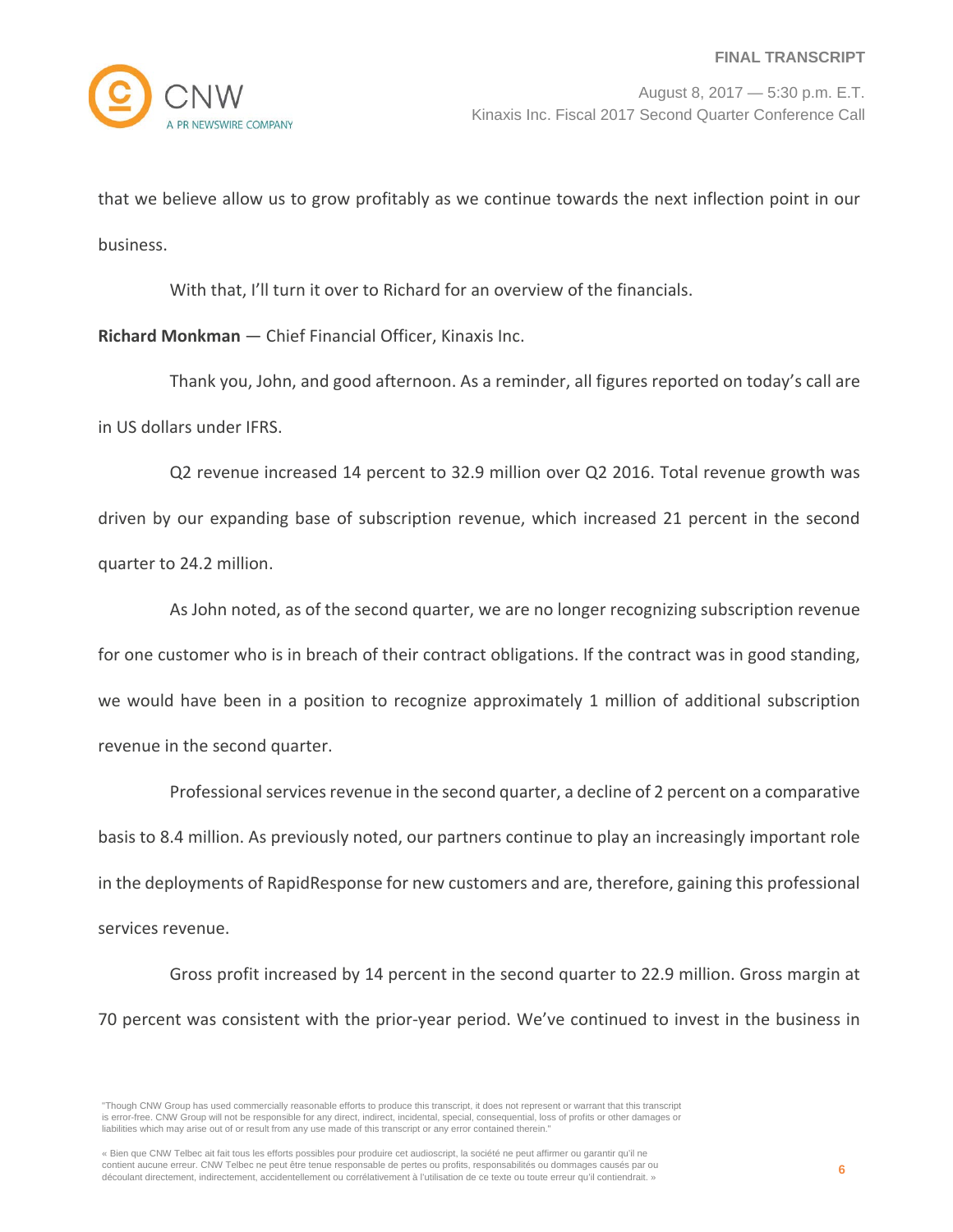

line with total revenue growth rates. We continue to make these investments, as we believe they enable our long-term ability to profitably maintain consistent and sustainable growth.

Adjusted EBITDA in Q2 was strong at 29 percent of total revenue and increased to 9.6 million, 2.3 million above Q2 2016. This increase in adjusted EBITDA was the result of Kinaxis scaling its revenue growth at a higher rate than its cost.

Net profit was 5.6 million or \$0.22 per basic and \$0.21 per diluted share. The increase in profit was driven primarily by an increase in subscription revenue, partially offset by our investments in additional data centre capacity, research and development, and an increase in shared-based payments. Cash generated by operating activities was a strong 7.5 million in the second quarter.

Given our growth prospects, we continue to invest in line with business growth for 2017. For the full year, our expectations are that sales and marketing expense will grow to support the business and be in the range of 22 to 24 percent of total revenue. We also expect net research and development expense to be in the range of 17 to 19 percent of total revenue. These investments directly impact our long-term growth initiatives; specifically, channel partnerships and Knowledge Service, as we scale the business through customer success.

We believe that investors recognize the value of long-term business growth coupled with sustained profitability and strong cash flow. Our revised guidance reflects both the impact on subscription revenue of the specific customer situation discussed earlier, as well as the anticipated

<sup>&</sup>quot;Though CNW Group has used commercially reasonable efforts to produce this transcript, it does not represent or warrant that this transcript is error-free. CNW Group will not be responsible for any direct, indirect, incidental, special, consequential, loss of profits or other damages or liabilities which may arise out of or result from any use made of this transcript or any error contained therein."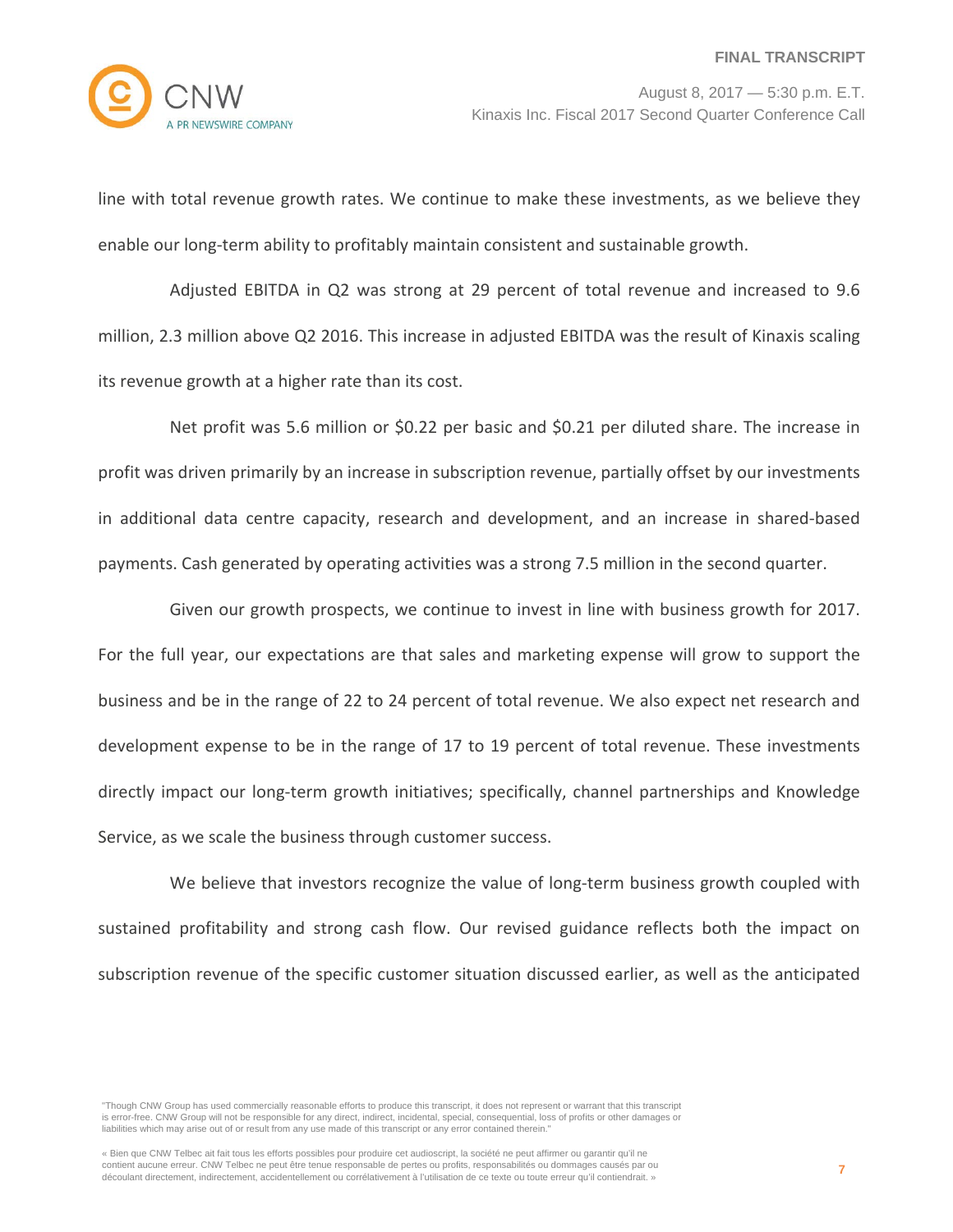level of professional services revenue resulting from the expected continued trend of higher participation by partners.

Reflecting the combined influence of these two factors, we are revising our full year 2017 guidance as follows: total revenue guidance for fiscal 2017 is expected to be in the range of 131 million to 133 million. The midpoint represents a 14 percent growth over fiscal 2016 revenue.

Our long-term focus is sustained subscription revenue growth. We expect to continue this trend in 2017. Our revised annual subscription revenue growth is projected to be in the range of 21 to 23 percent. We now expect annual adjusted EBITDA to be in the range of 26 to 28 percent of total revenue.

With that, I turn it back over to John.

## **John Sicard**

Thanks, Richard. As I touched upon at the beginning of our call, our partners are playing an important role in securing new contract wins, and I fully expect that trend to continue. With the success of the program, we have entered into active discussions with new potential partners who want to offer their global clients RapidResponse's leading-edge concurrent planning capabilities.

Though we're excited about the level of inbound interest that we've seen, we remain adamant that we will only enter into projects with partners who are committed to building an internal RapidResponse practice. This involves a significant investment of both time and funds in training their consultants to ensure the program is successful. While we are selective in which partners we choose

"Though CNW Group has used commercially reasonable efforts to produce this transcript, it does not represent or warrant that this transcript is error-free. CNW Group will not be responsible for any direct, indirect, incidental, special, consequential, loss of profits or other damages or liabilities which may arise out of or result from any use made of this transcript or any error contained therein."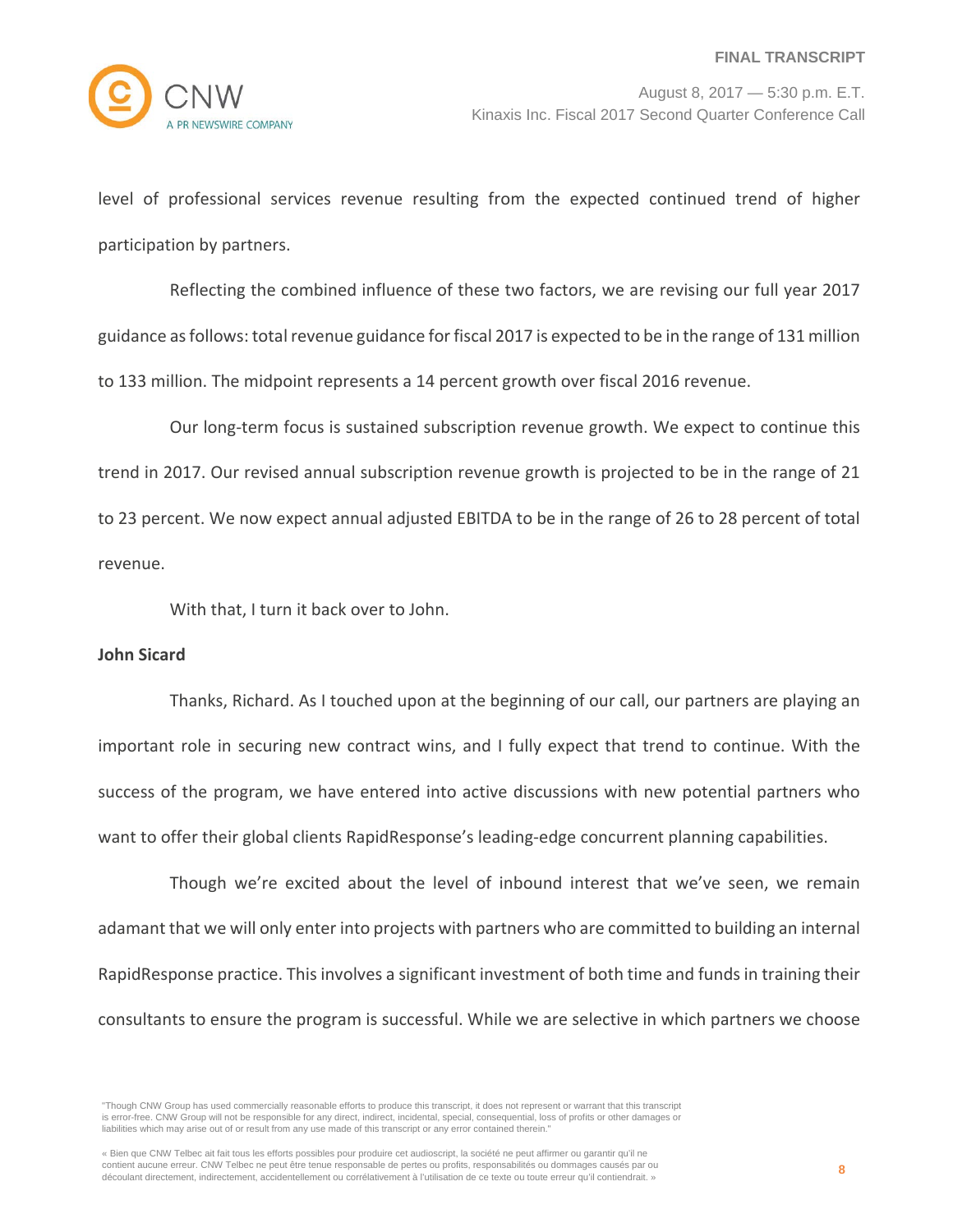to work with, we're committed to build out our overall ecosystem. We expect that over the next few months, we'll be announcing new agreements with partners that, over time, will help us to expand our reach and broaden the addressable markets that we can serve.

At Kinaxis, we're driven by the desire to revolutionize planning. Our endeavour—our purpose—is to build the most innovative and potent planning software in the world and ultimately become the go-to platform for partners to build upon.

With that, I'll turn the line over to the Operator for Q&A.

#### **Q&A**

## **Operator**

At this time, I would like to remind everyone, in order to ask a question, press \*, then the number 1 on your telephone keypad. In order to allow time for everyone to ask a question today, please limit yourself to three questions per person.

Your first question comes from the line of Thanos Moschopoulos with BMO Capital Markets.

Your line is open.

## **Thanos Moschopoulos** — BMO Capital Markets

Hi. Good afternoon. Starting off with the Asian customer, just to clarify. I'd assume that the contract breach is related to delayed payment. Can you confirm whether that's the case? And if so, has the customer stated their intention with respect to whether or not they intend to pay you?

<sup>&</sup>quot;Though CNW Group has used commercially reasonable efforts to produce this transcript, it does not represent or warrant that this transcript is error-free. CNW Group will not be responsible for any direct, indirect, incidental, special, consequential, loss of profits or other damages or liabilities which may arise out of or result from any use made of this transcript or any error contained therein."

<sup>«</sup> Bien que CNW Telbec ait fait tous les efforts possibles pour produire cet audioscript, la société ne peut affirmer ou garantir qu'il ne contient aucune erreur. CNW Telbec ne peut être tenue responsable de pertes ou profits, responsabilités ou dommages causés par ou découlant directement, indirectement, accidentellement ou corrélativement à l'utilisation de ce texte ou toute erreur qu'il contiendrait. »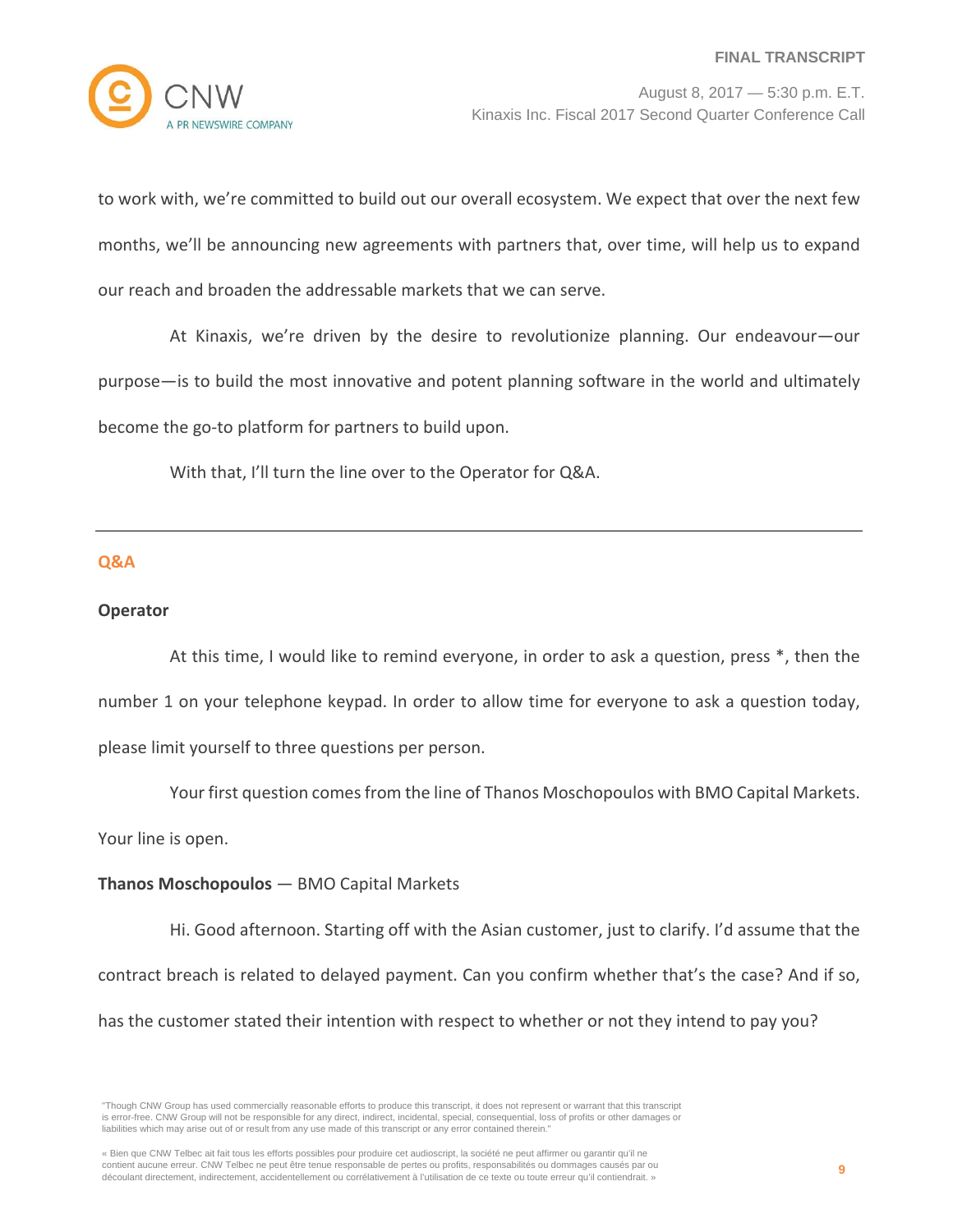

# **Richard Monkman**

Thanos, it's Richard. There are a number of issues in the contract, as you're aware, and there are a number of obligations from both parties. Kinaxis has delivered on its obligations, and the obligations of this customer have not been fulfilled. And yes, one of them is related to payment, but that's—we don't discuss specific customer situations, and I think that's the colour that we can provide to you at this time.

#### **Thanos Moschopoulos**

So to clarify, there is a possibility that the customer could resolve the breach and the contract would continue? Just obviously there's some uncertainty on that front? But would there be a possibility of the customer continuing the contract?

#### **Richard Monkman**

There—I mean there is—we have, at this point in time, decided to appropriately reflect the customer's situation, our best of the situation. We are—we've had recent communication with the customer. I don't want to, at this point in time, really get into any conjecture with regards to where that would lead. But we feel that this level of disclosure is appropriate and going to help the market best understand the current situation.

#### **Thanos Moschopoulos**

Okay. Were there any accounting adjustments in the quarter related to this, as far as balance sheet items or expense items that would've been adjusted?

<sup>&</sup>quot;Though CNW Group has used commercially reasonable efforts to produce this transcript, it does not represent or warrant that this transcript is error-free. CNW Group will not be responsible for any direct, indirect, incidental, special, consequential, loss of profits or other damages or liabilities which may arise out of or result from any use made of this transcript or any error contained therein."

<sup>«</sup> Bien que CNW Telbec ait fait tous les efforts possibles pour produire cet audioscript, la société ne peut affirmer ou garantir qu'il ne contient aucune erreur. CNW Telbec ne peut être tenue responsable de pertes ou profits, responsabilités ou dommages causés par ou découlant directement, indirectement, accidentellement ou corrélativement à l'utilisation de ce texte ou toute erreur qu'il contiendrait. »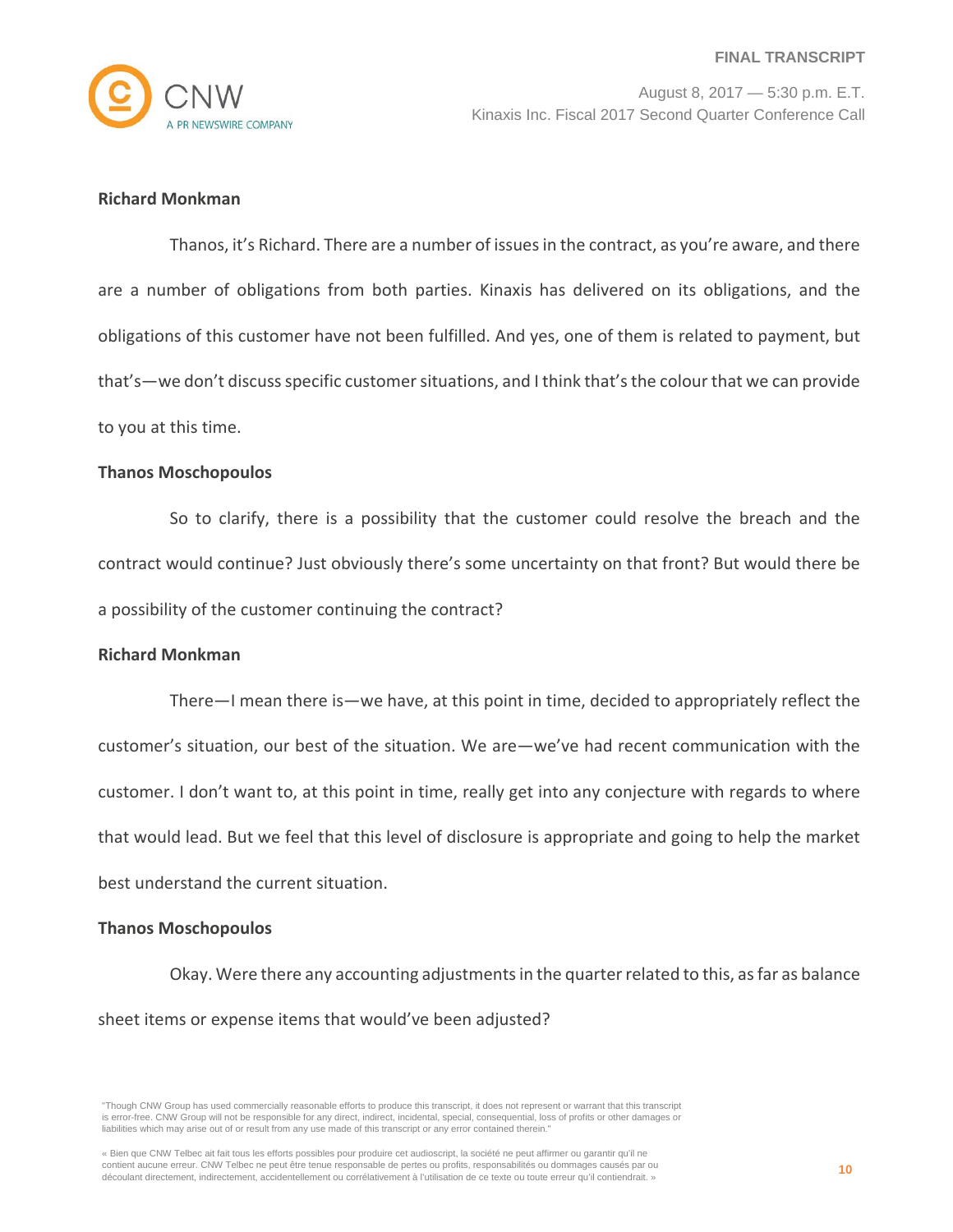

# **Richard Monkman**

Well, yes, in that regard, as we noted. On a conservative basis, we have only recognized revenue to the extent of cash received and as such, we did not recognize revenue in the quarter. It would also therefore have a corresponding impact on deferred revenue, receivables, and other balance sheet items.

#### **Thanos Moschopoulos**

Okay. And then finally, guidance implies that professional services revenue will be relatively flat in 2017 versus 2016. As we look out ahead, should we think about PS revenue remaining stable at these levels? Or over time, as the partner channel ramps, could we see year-over-year declines longer term?

#### **John Sicard**

Yeah, Thanos, it's—as we've stated in the past, we do believe that a good healthy mix that we're driving towards is—call it an 80/20 between subscription and professional services. And we looked at the partner ecosystem and our partner investments and the Knowledge Services investments as motive to drive towards that ultimate level. So at least the way we're looking at the business over the—call it the mid-term—we would be driving towards that kind of a mix.

Even the larger projects that our partners are leading, we are still engaged. We have a—call it a solution assurance program—that all of our partners must adhere to. So it's not a situation of where partners run off on their own without supervision or involvement of our solution architects,

<sup>&</sup>quot;Though CNW Group has used commercially reasonable efforts to produce this transcript, it does not represent or warrant that this transcript is error-free. CNW Group will not be responsible for any direct, indirect, incidental, special, consequential, loss of profits or other damages or liabilities which may arise out of or result from any use made of this transcript or any error contained therein."

<sup>«</sup> Bien que CNW Telbec ait fait tous les efforts possibles pour produire cet audioscript, la société ne peut affirmer ou garantir qu'il ne contient aucune erreur. CNW Telbec ne peut être tenue responsable de pertes ou profits, responsabilités ou dommages causés par ou découlant directement, indirectement, accidentellement ou corrélativement à l'utilisation de ce texte ou toute erreur qu'il contiendrait. »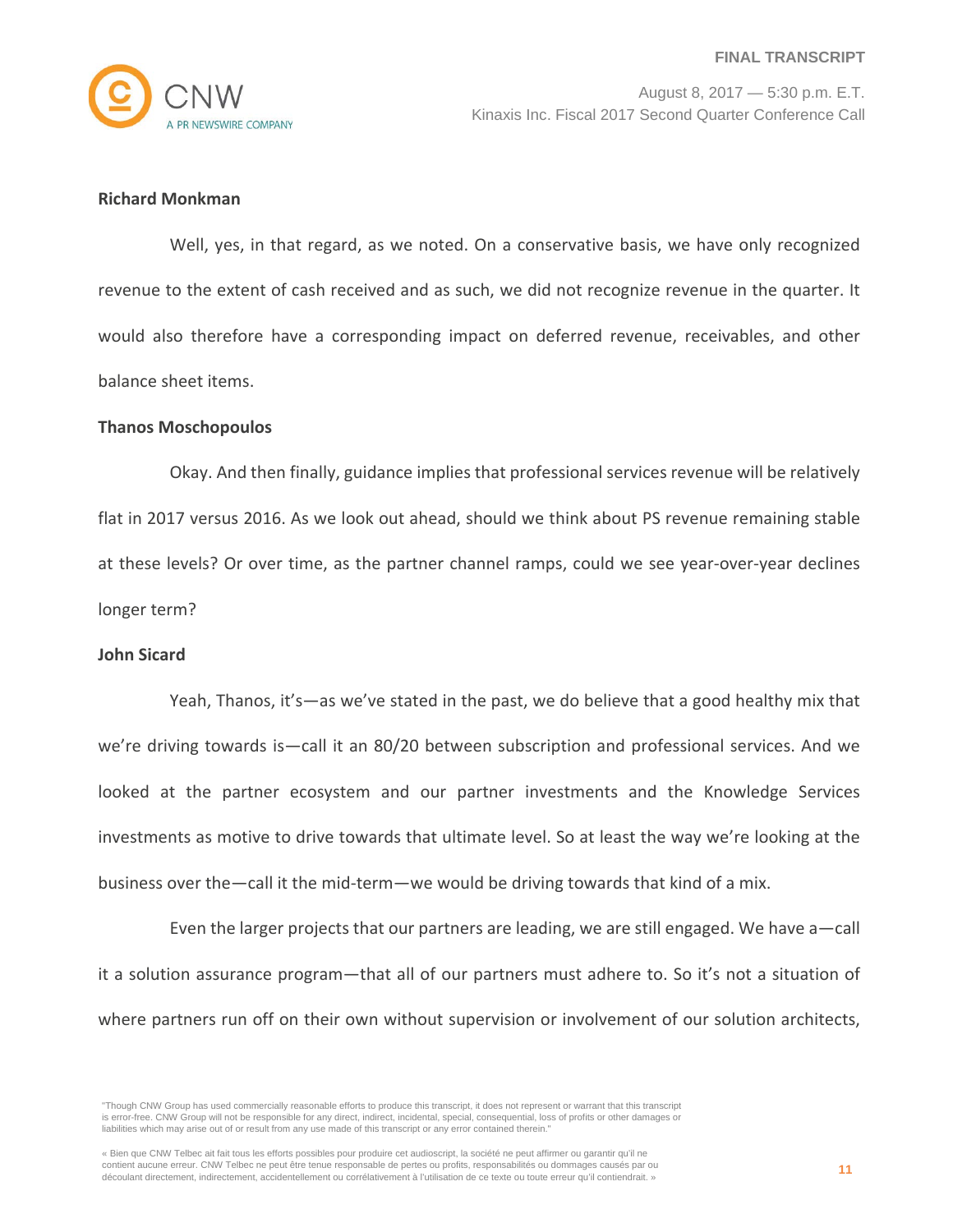

and so we're still very much engaged with every new customer win. We're just—as I noted—seeing a much more rapid pace at which they can take on the leadership role and have us take on the—call it the solution assurance role.

## **Thanos Moschopoulos**

Great. Thanks. I'll pass the line.

## **Operator**

Your next question comes from the line of Robert Young with Canaccord Genuity. Your line

is open.

# **Robert Young** — Canaccord Genuity

Hi. Can you hear me okay?

# **John Sicard**

Sure can, Rob.

## **Robert Young**

Great. Okay. On the customer in breach. Are they still using the software? Had it gotten to

the point—I mean it's over a year—had you deployed the software and were they using it? And if so,

are they continuing to use it? Or have you blocked access, given it's software as a service accessed

through the Internet?

# **Richard Monkman**

"Though CNW Group has used commercially reasonable efforts to produce this transcript, it does not represent or warrant that this transcript is error-free. CNW Group will not be responsible for any direct, indirect, incidental, special, consequential, loss of profits or other damages or liabilities which may arise out of or result from any use made of this transcript or any error contained therein."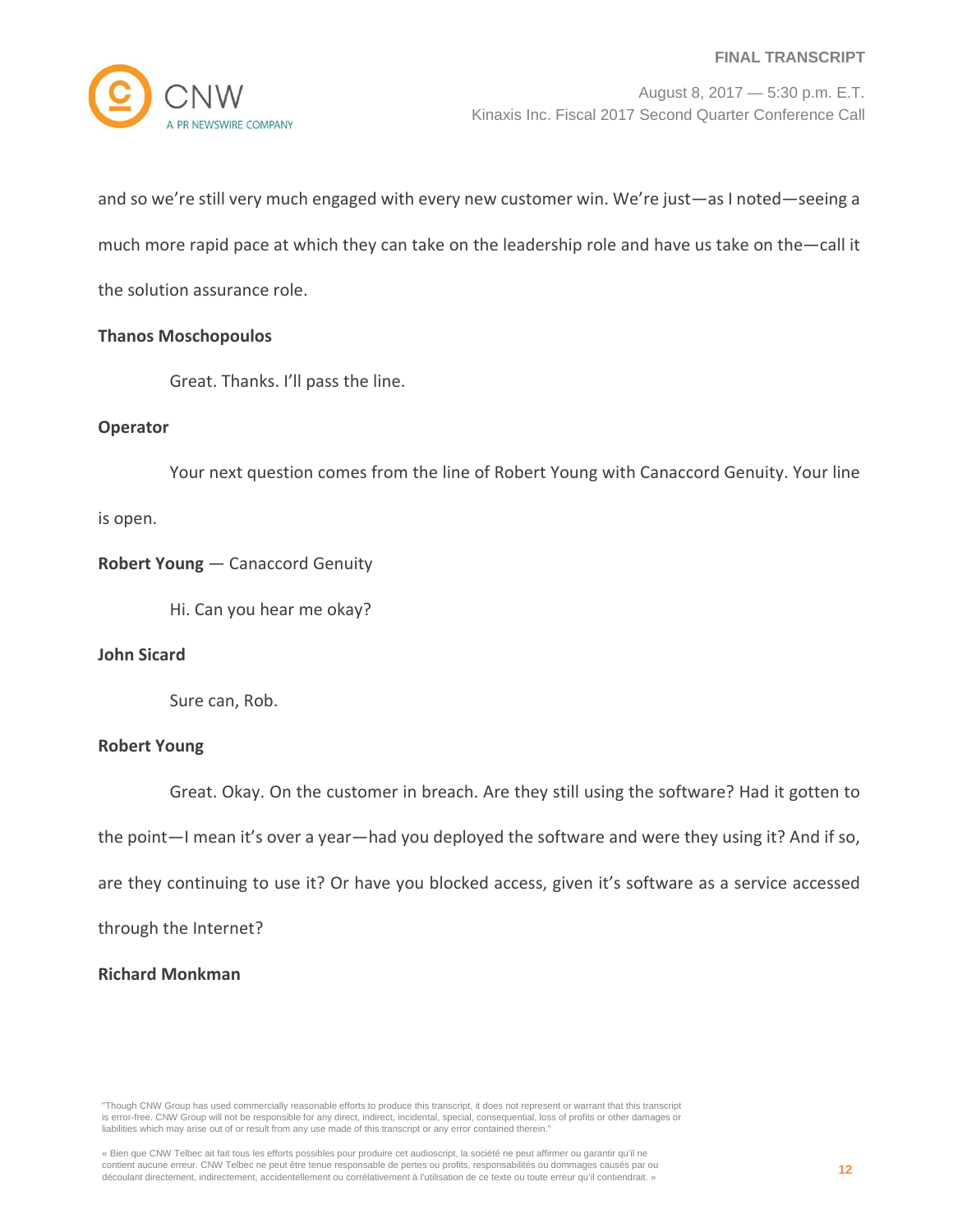

We are pleased to say that we provided a working solution for this customer. We continue to meet our obligations under the contract. And again, we can't comment really any further with regards to individual customer arrangements, Rob.

#### **Robert Young**

Okay. And then I assume this is one year paid up-front, and so if it was over a year then this issue, as far as the revenue impact, it would have just started at the renewal. So could you give us any additional colour on when the issue started to come to light? Like when did it become clear that the customer was going to be in default? Is it just now? Or was this something that would've come you'd been aware for a little while now?

#### **Richard Monkman**

With regards to payment, our model is—and you are correct—our model are generally annual payments in advance. The appropriate accounting is also, if there is a concern with regards to collectability, to not recognize revenue in excess of receipts in that type of situation. We did provide, just in our earlier comments, that the impact in the quarter, it was about \$1 million with regards to the subscription revenue for the quarter, and it is reflected in our guidance moving forward. We've had recent discussions, and this is the situation that we—the reporting that we have—as we think the best communication to the market. And again, Rob, that's the extent of the characterization that we can provide at this time.

## **Robert Young**

<sup>&</sup>quot;Though CNW Group has used commercially reasonable efforts to produce this transcript, it does not represent or warrant that this transcript is error-free. CNW Group will not be responsible for any direct, indirect, incidental, special, consequential, loss of profits or other damages or liabilities which may arise out of or result from any use made of this transcript or any error contained therein."

<sup>«</sup> Bien que CNW Telbec ait fait tous les efforts possibles pour produire cet audioscript, la société ne peut affirmer ou garantir qu'il ne contient aucune erreur. CNW Telbec ne peut être tenue responsable de pertes ou profits, responsabilités ou dommages causés par ou découlant directement, indirectement, accidentellement ou corrélativement à l'utilisation de ce texte ou toute erreur qu'il contiendrait. »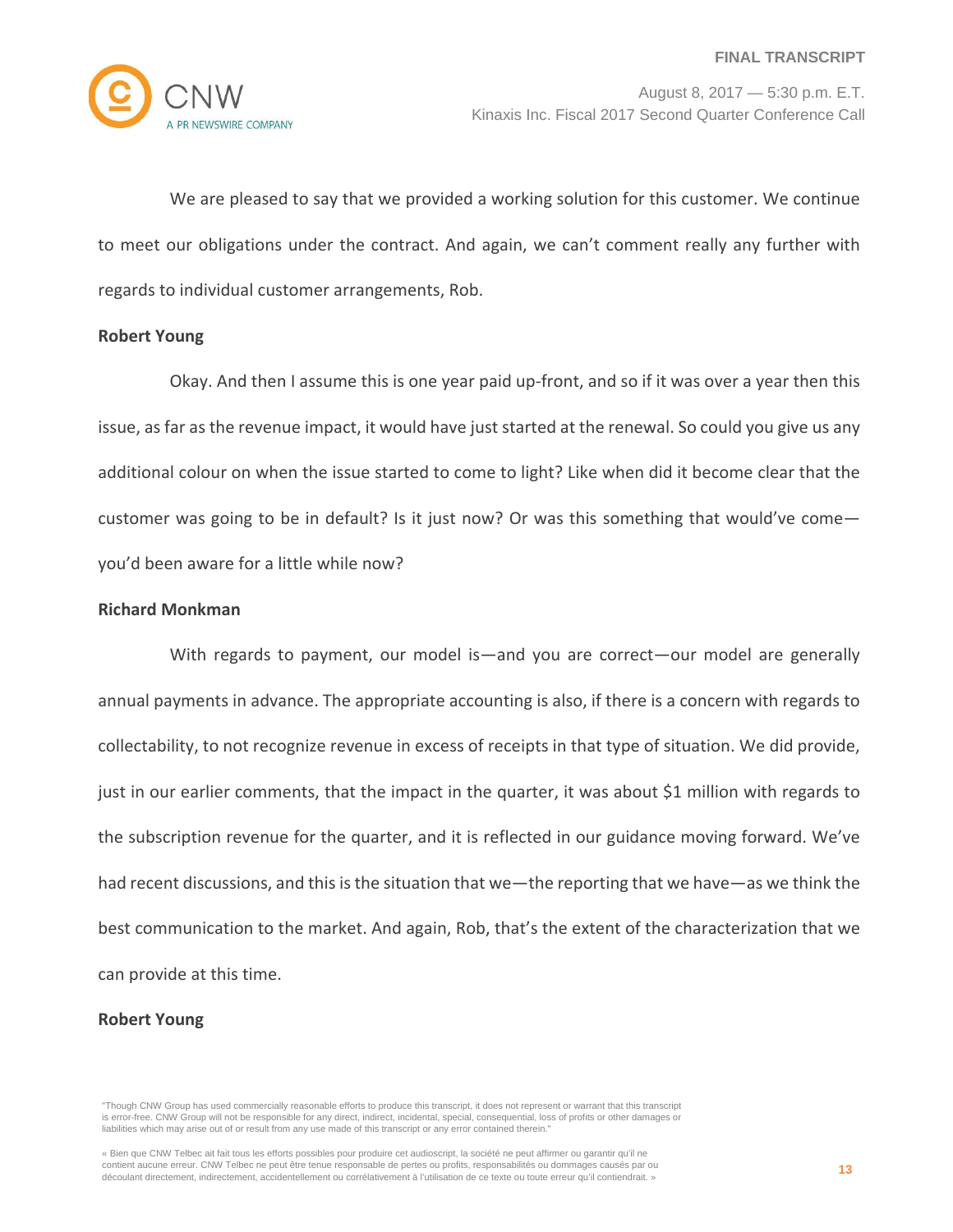Okay. And then I guess the last of my three questions would be the—like you said 1 million impact in Q2 to subscription revenue—I think was what you said before? And so would this be—

#### **Richard Monkman**

Yes. Correct.

## **Robert Young**

An annualized sort of—and would it be an annualized 4 million subscription impact? Or would the timing of this sort of—would it actually be higher on an annual basis? Then I'll pass the line.

## **Richard Monkman**

Yeah. So, Rob, the characterization and the disclosure we're giving is it was—the impact was a quarter in the—sorry, it was 1 million in the quarter. And I'm sorry, but it has been reflected in the subscription guidance. But you can see that even with this challenge, we have very, very strong subscription revenue growth. We do have very, very strong long-term contracts, as you know, and John has commented on the strength of the funnel and the growth of the partners.

So our view remains very much focused on the long term. We understand that individuals need to—or have a desire to focus on what does it mean for the quarter—even for the year. But our focus is very much, how do we continue to build this business? How do we continue to work with customers? How do we continue to build a strong employee base and a community of partners? And so this is—we view this as a long-term—

## **Robert Young**

<sup>&</sup>quot;Though CNW Group has used commercially reasonable efforts to produce this transcript, it does not represent or warrant that this transcript is error-free. CNW Group will not be responsible for any direct, indirect, incidental, special, consequential, loss of profits or other damages or liabilities which may arise out of or result from any use made of this transcript or any error contained therein."

<sup>«</sup> Bien que CNW Telbec ait fait tous les efforts possibles pour produire cet audioscript, la société ne peut affirmer ou garantir qu'il ne contient aucune erreur. CNW Telbec ne peut être tenue responsable de pertes ou profits, responsabilités ou dommages causés par ou découlant directement, indirectement, accidentellement ou corrélativement à l'utilisation de ce texte ou toute erreur qu'il contiendrait. »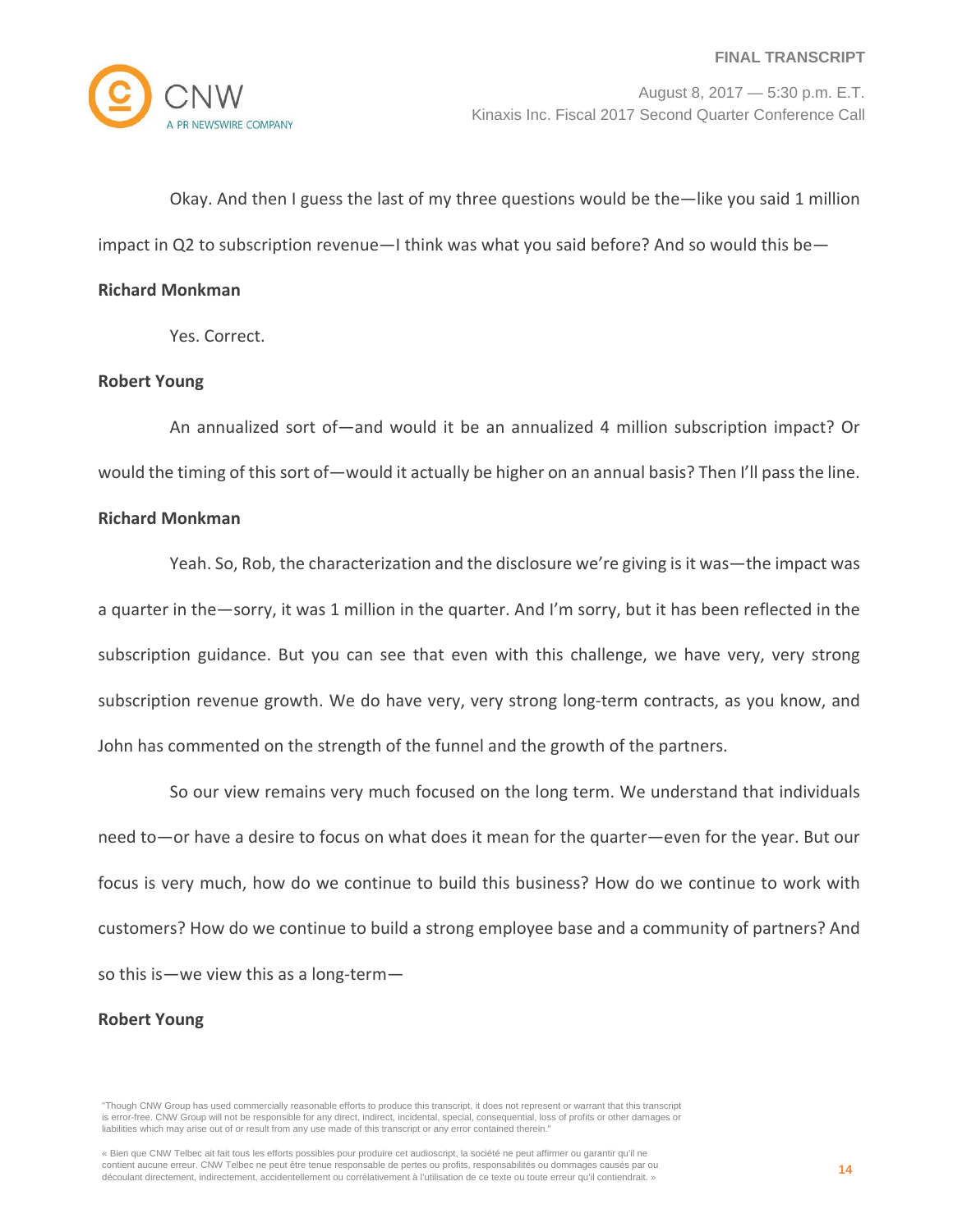

Okay.

#### **Richard Monkman**

Growth business.

#### **Robert Young**

I was just trying to get a sense of—like the midpoint in the guidance has dropped about 10 million. So if I think of it, is it about 4 million from the default, and then about 6 million from professional services? Is that kind of roughly the way to think of it?

#### **Richard Monkman**

So, Rob, the best guidance we can provide, we have provided, so I've given a characterization for the quarter. We've talked about the subscription revenue range. We have talked about how—and you've seen how actually it is down slightly—the professional services level. We have shared with everyone, our—quite frankly—our excitement that this pace of acceleration is picking up. And not to steal any thunder from John, but again, the majority of new business that we closed in the quarter was partner-influenced, and we have this growing network of qualified partners that are taking up and playing a significantly increasing role in that—qualified role—in those deployments, and as such, are gaining the revenue.

#### **Robert Young**

Okay. Thanks.

## **Operator**

"Though CNW Group has used commercially reasonable efforts to produce this transcript, it does not represent or warrant that this transcript is error-free. CNW Group will not be responsible for any direct, indirect, incidental, special, consequential, loss of profits or other damages or liabilities which may arise out of or result from any use made of this transcript or any error contained therein."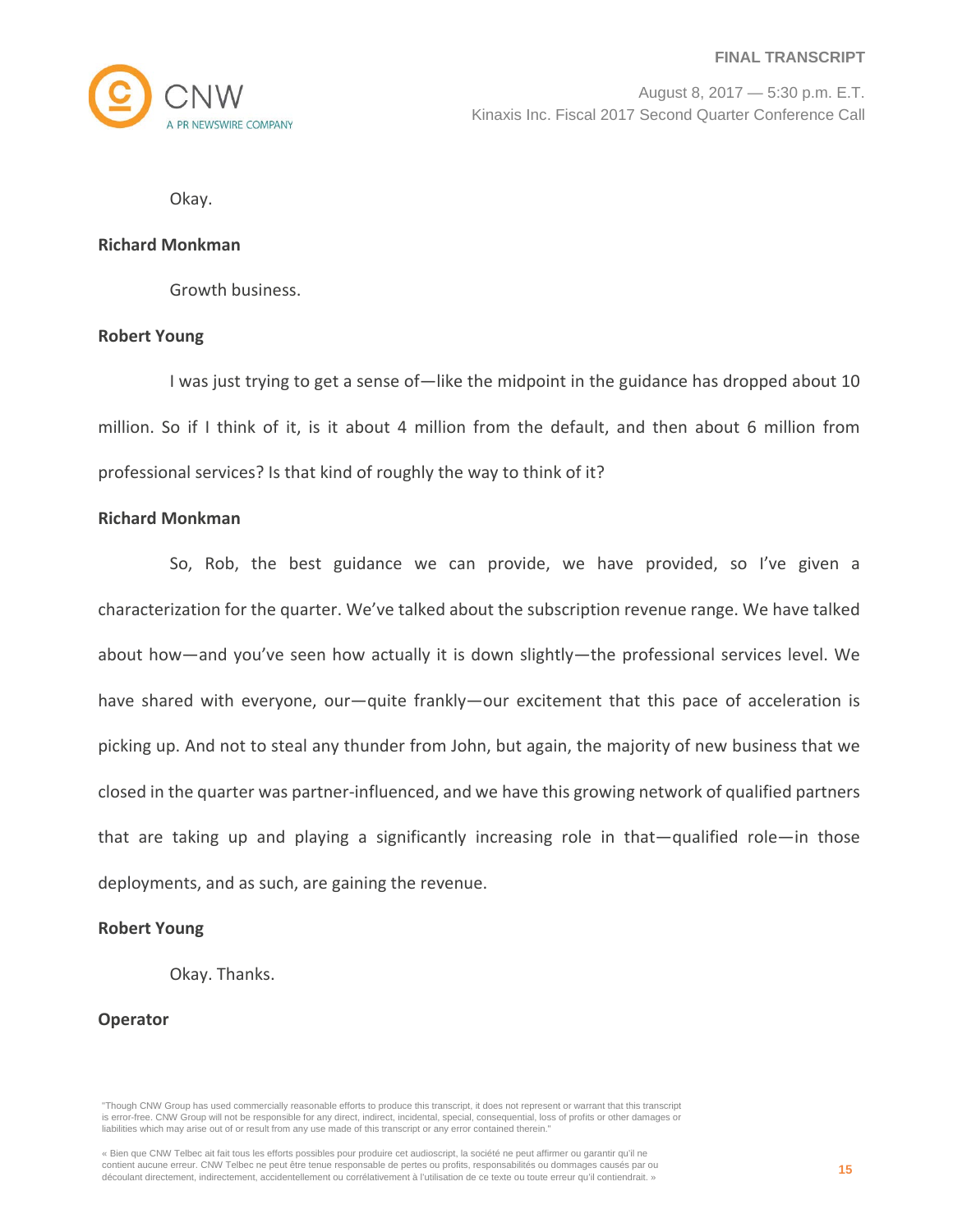

Your next question comes from the line of Richard Tse with National Bank Financial. Your line is open.

# **Richard Tse** — National Bank Financial

Yes. Thank you. I understand there's sensitivities around the contract, but what are they claiming that you're not doing to sort of withhold payments? It'd just—it'd be useful to get a bit of colour in terms of that perspective here.

## **Richard Monkman**

So, Richard, first, I wouldn't characterize this as withholding payments. We've characterized it because we feel that it's a—there's a number of elements, and we've talked about in breach of their contract obligations, and that is the extent of the disclosure. We have appropriately reflected this in our results and guidance. And I can understand the desire to try to do this, get a little more detail. You do know—and I know you've talked to a number of our customers—you do know our strong track record with customers, and that's really all we can comment on at this time.

## **Richard Tse**

Okay. I guess looking forward, are there any other contracts potentially at risk to a similar breach?

## **John Sicard**

Richard, no. No.

## **Richard Tse**

"Though CNW Group has used commercially reasonable efforts to produce this transcript, it does not represent or warrant that this transcript is error-free. CNW Group will not be responsible for any direct, indirect, incidental, special, consequential, loss of profits or other damages or liabilities which may arise out of or result from any use made of this transcript or any error contained therein."

<sup>«</sup> Bien que CNW Telbec ait fait tous les efforts possibles pour produire cet audioscript, la société ne peut affirmer ou garantir qu'il ne contient aucune erreur. CNW Telbec ne peut être tenue responsable de pertes ou profits, responsabilités ou dommages causés par ou découlant directement, indirectement, accidentellement ou corrélativement à l'utilisation de ce texte ou toute erreur qu'il contiendrait. »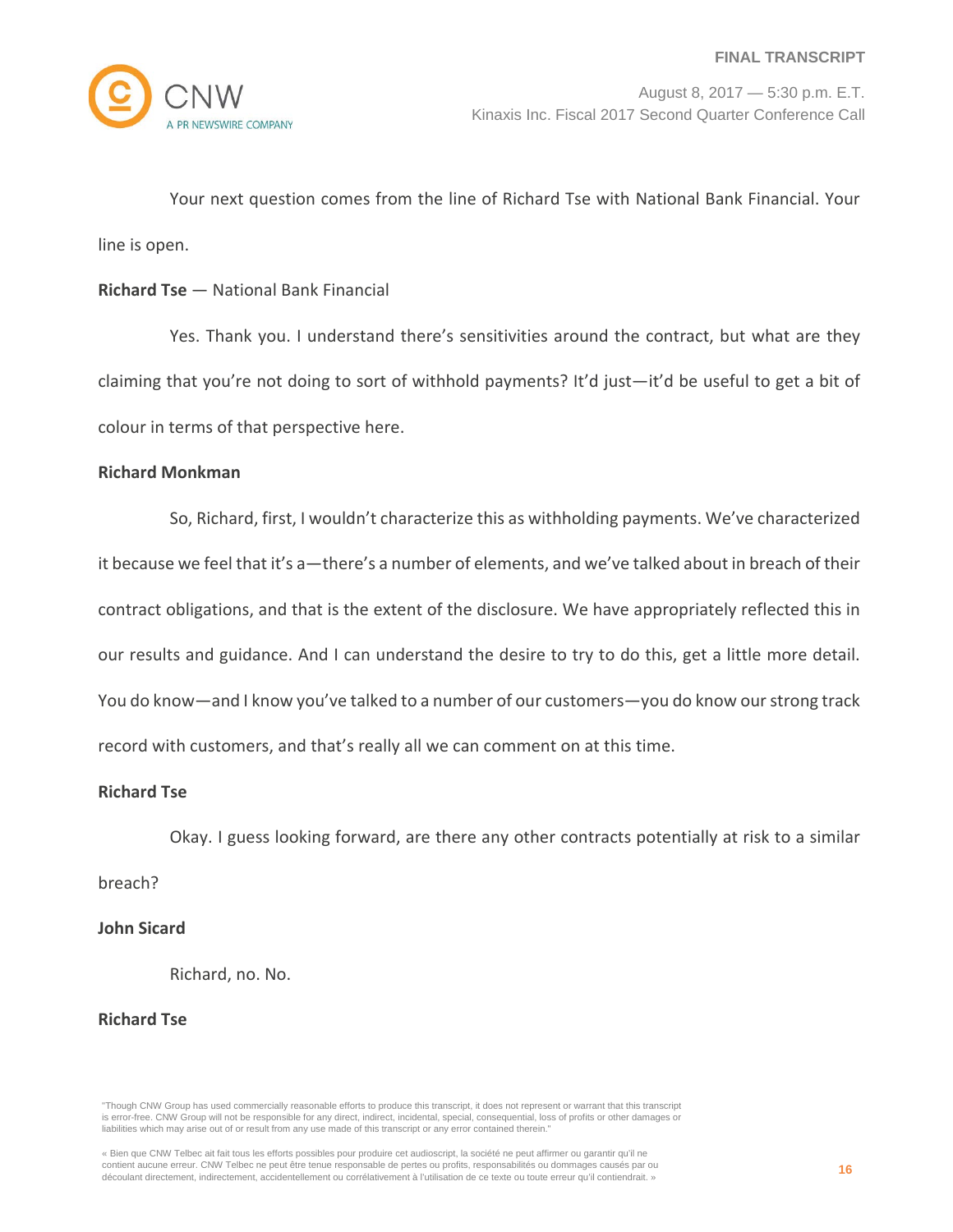

Okay. I appreciate that. And I guess on the positive side here, and the pipeline is, as you said, very active. Can you give us a bit of perspective in terms of the size of that funnel, given the active partner channel today versus what it would have been last year?

## **John Sicard**

Yeah. It's always fascinating to see how partners influence the markets as we gain traction with them. We're particularly excited to see, in fact, the uptake in Asia. Our recent announcement with Nissan. We've broken into the life sciences space in Japan with Santen. We have some great progress in Europe with European-based partners. We are well on track to having a fully functional and—call it production-hardened data centre in Europe—before the end of this calendar year. So we're definitely seeing great progress in the areas outside of North America. And it's not by any stretch to suggest North America is softening; it's quite the contrary. We're seeing some significant uptake in Asia and in Europe.

The other thing I might add as some colour is for the first time—and this changes every quarter—but for the first time, we have seen life sciences as a percentage of revenue for the Company outpace our previous—call it beachhead of high-tech electronics. We have talked quite a bit about life sciences as an emerging space, driving towards excellence in supply chain planning and concurrent planning. So not just with this recent win with Santen but others in that space, we're definitely gaining traction.

"Though CNW Group has used commercially reasonable efforts to produce this transcript, it does not represent or warrant that this transcript is error-free. CNW Group will not be responsible for any direct, indirect, incidental, special, consequential, loss of profits or other damages or liabilities which may arise out of or result from any use made of this transcript or any error contained therein."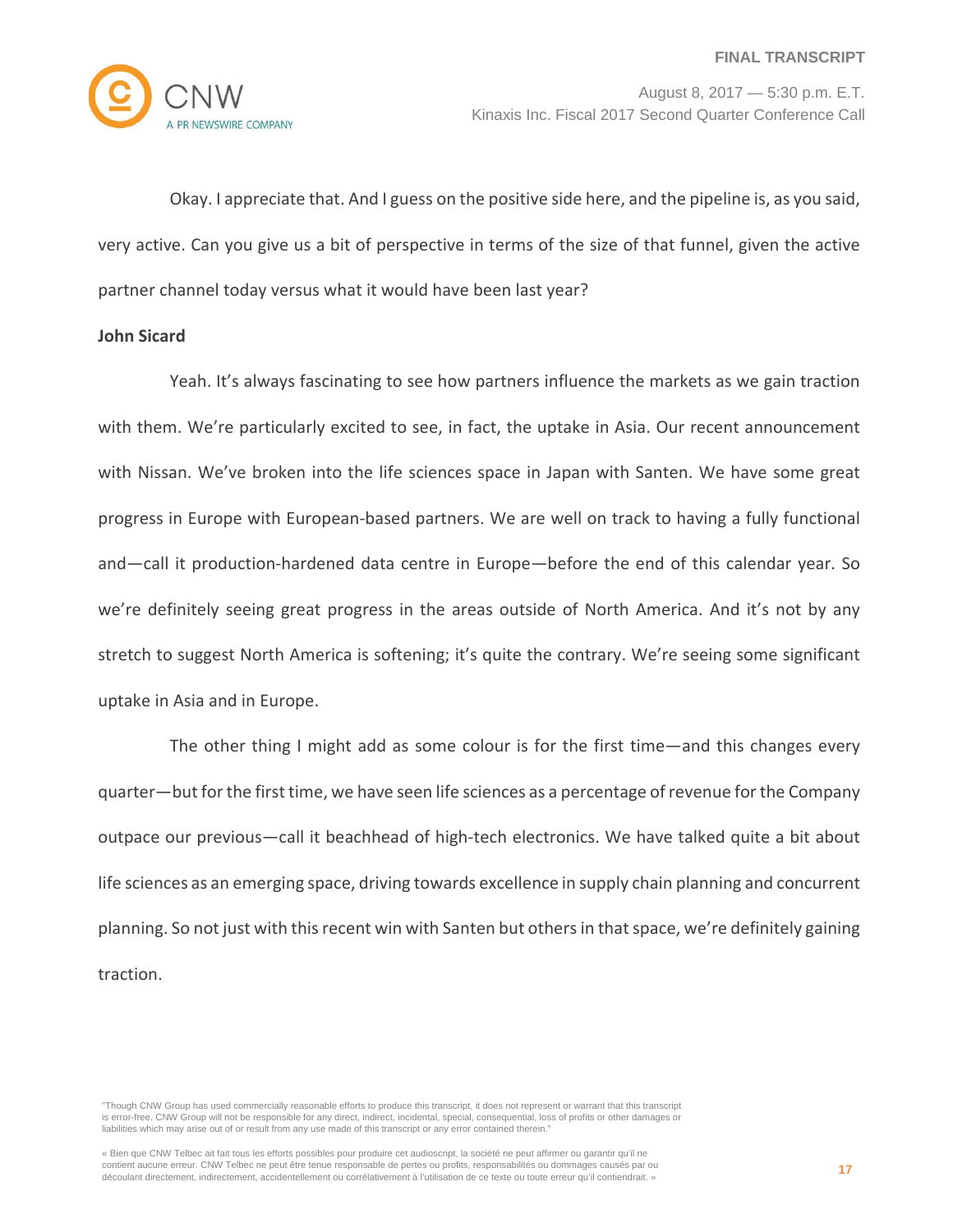

The other area I would—I mentioned this, I'm sure in the last earnings call—is the area of CPG. We announced that this is now a formal space for us. We continue to make investments in R&D on our analytics engine side, to meet the market needs there. And I can say that, that pipeline—the CPG-specific pipeline—I would call exceptionally healthy.

## **Richard Tse**

Okay. Great. That's great. Thank you.

## **John Sicard**

Thank you.

## **Operator**

Your next question comes from the line of Paul Treiber with RBC. Your line is open.

## **Paul Treiber** — RBC Capital Markets

Thanks very much. Could you—I was hoping—could you elaborate a bit on the win with Nissan, just in regards to—was there any revenue this quarter from the deal? The potential size of it in scope? And maybe some background on it—how long you've been working on it? And how involved are the partners in that deal?

## **John Sicard**

Well, that was definitely a partner-influenced deal. This was definitely one of those situations where we might not have made it as far as we had, without the influence of this large partner. And again, as usual, we can't specify or discuss the specific use cases that we are targeting

<sup>&</sup>quot;Though CNW Group has used commercially reasonable efforts to produce this transcript, it does not represent or warrant that this transcript is error-free. CNW Group will not be responsible for any direct, indirect, incidental, special, consequential, loss of profits or other damages or liabilities which may arise out of or result from any use made of this transcript or any error contained therein."

<sup>«</sup> Bien que CNW Telbec ait fait tous les efforts possibles pour produire cet audioscript, la société ne peut affirmer ou garantir qu'il ne contient aucune erreur. CNW Telbec ne peut être tenue responsable de pertes ou profits, responsabilités ou dommages causés par ou découlant directement, indirectement, accidentellement ou corrélativement à l'utilisation de ce texte ou toute erreur qu'il contiendrait. »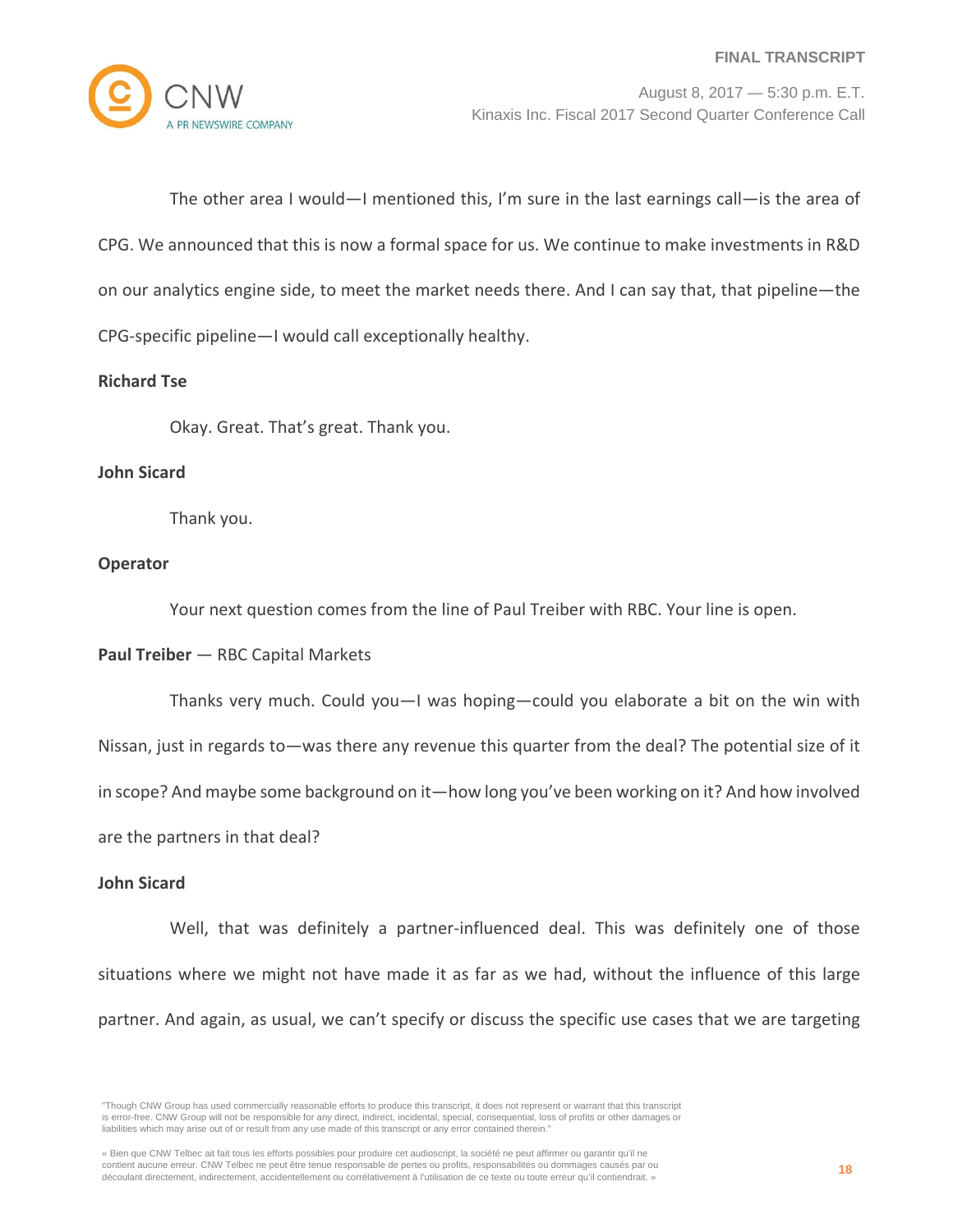

with them, or any of the financial elements associated with them. I will say on previous earnings calls, I've talked about our invigoration, if you will, and our focus on the Asia-Pacific market, and this inside of—I'd say inside of the last 12 months has manifested itself. I can tell you that revenue for Nissan was recognized in this current quarter.

## **Paul Treiber**

Okay. Thank you. Just in regards to the outlook, more so on the operating expense side. With sales and marketing, it seems like you're getting leverage there. Is that attributable to partners? Are partners also—are you able to make better use of your sales and marketing spending as a result of partners?

## **Richard Monkman**

Well, yes, we are. We are getting leverage, but it's not only through the partners. We are also increasing our footprint on the sales side of things, and so we have now an increased number of sales professionals distributed throughout the world. And we are working jointly with our team and the partners. We can get leverage that way, and so that's a trend that we anticipate continuing, Paul.

## **Paul Treiber**

Just two follow-ups on that. Just on the European—your go-to-market strategy in Europe. How are you expanding the direct sales there? And then just in regards to the large Asian customer, are there any clawbacks or potential clawbacks related to commissions or any sort of other sales and marketing spending related to that deal that you could potentially get back? Thanks very much.

<sup>&</sup>quot;Though CNW Group has used commercially reasonable efforts to produce this transcript, it does not represent or warrant that this transcript is error-free. CNW Group will not be responsible for any direct, indirect, incidental, special, consequential, loss of profits or other damages or liabilities which may arise out of or result from any use made of this transcript or any error contained therein."

<sup>«</sup> Bien que CNW Telbec ait fait tous les efforts possibles pour produire cet audioscript, la société ne peut affirmer ou garantir qu'il ne contient aucune erreur. CNW Telbec ne peut être tenue responsable de pertes ou profits, responsabilités ou dommages causés par ou découlant directement, indirectement, accidentellement ou corrélativement à l'utilisation de ce texte ou toute erreur qu'il contiendrait. »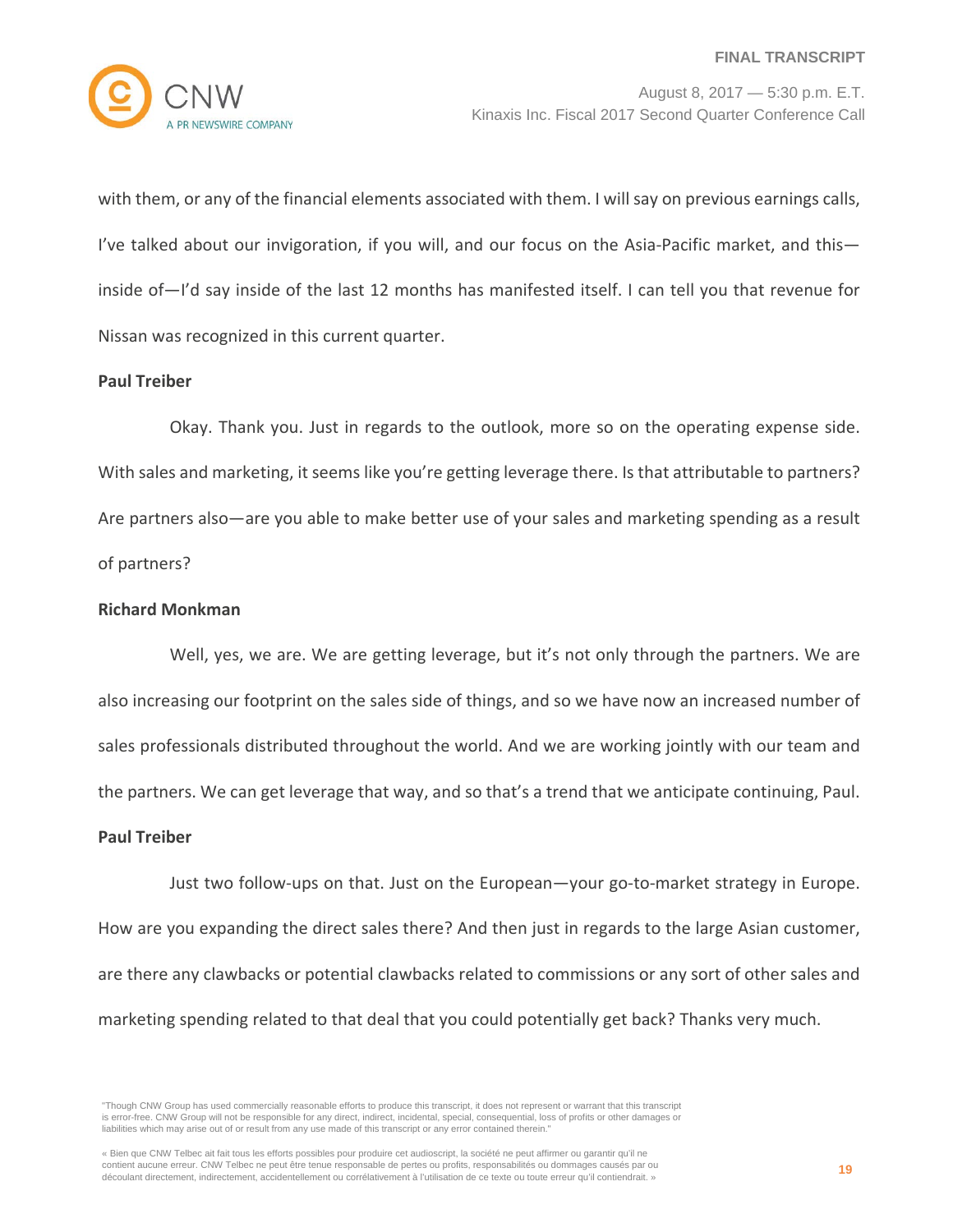

# **Richard Monkman**

Yep. Sure. So just with regards to—we are a global company and we work with global enterprises. And it's interesting that the nature of the deals—and John can comment further—is fairly uniform. I mean there are obviously cultural contexts and different theatres, but the way we team with the partners, the way we move in and then demonstrate proof of concept and then deploy, is quite common throughout the world.

From a compensation—sales compensation, I know you know that we take a very conservative view, and that we currently fully expense sales compensation and the customer acquisition cost upon the commencement of the revenue. And so if a transaction occurred in a prior year, that was expensed at that point in time. And we're not going to get into discussions regarding sort of some of the administrative elements of plans, clawbacks, and so on. So again, we take this conservative view; costs are recognized and stated that way.

## **Paul Treiber**

Okay. Thank you.

## **Operator**

Your next question comes from the line of Daniel Chan with TD Securities. Your line is open.

## **Daniel Chan** — TD Securities

Hi, guys. Just want to make sure that the situation with the Asian customer, that's not due to any kind of competitive displacement or anything like that?

<sup>&</sup>quot;Though CNW Group has used commercially reasonable efforts to produce this transcript, it does not represent or warrant that this transcript is error-free. CNW Group will not be responsible for any direct, indirect, incidental, special, consequential, loss of profits or other damages or liabilities which may arise out of or result from any use made of this transcript or any error contained therein."

<sup>«</sup> Bien que CNW Telbec ait fait tous les efforts possibles pour produire cet audioscript, la société ne peut affirmer ou garantir qu'il ne contient aucune erreur. CNW Telbec ne peut être tenue responsable de pertes ou profits, responsabilités ou dommages causés par ou découlant directement, indirectement, accidentellement ou corrélativement à l'utilisation de ce texte ou toute erreur qu'il contiendrait. »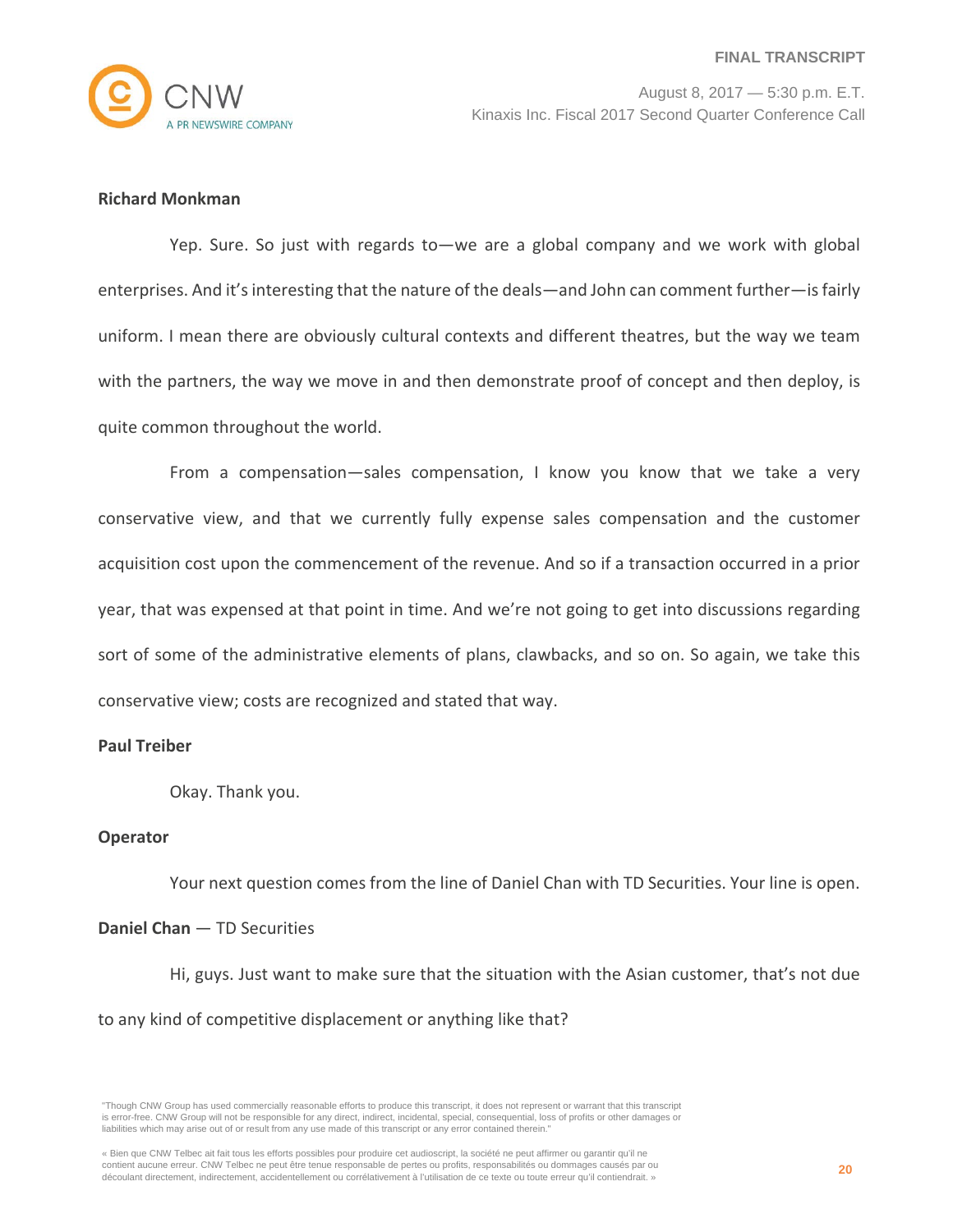# **Richard Monkman**

Dan, it's—as we've noted—it's related to not fulfilling contract obligations.

## **Daniel Chan**

Okay.

## **Richard Monkman**

It's as simple as that.

## **Daniel Chan**

Okay. And then I wanted to get some clarification on the guidance and some of the things you're seeing. So I get similar numbers to what Rob was getting. Your guidance seems to be down 10 million, with subscription down 4 million and pro serv down 6 million. But if we look at the quarter this current quarter's impacted it about \$1 million. So that would imply another 3 million or so of impact from this one customer.

When you sign on your partners, you're saying they're taking more professional service revenue. But then you would assume that there would be subscription revenue attached to that, so kind of curious why we're seeing both those numbers come down with higher partner contribution. Wouldn't we see some sort of offset on subscription revenue line as your partners accelerate here?

#### **Richard Monkman**

Well so, Dan, that-first I want to just reiterate that we are talking about forward guidance. I mean we are still growing subscription revenues 21 to 23 percent, so that is guiding to increasing

<sup>&</sup>quot;Though CNW Group has used commercially reasonable efforts to produce this transcript, it does not represent or warrant that this transcript is error-free. CNW Group will not be responsible for any direct, indirect, incidental, special, consequential, loss of profits or other damages or liabilities which may arise out of or result from any use made of this transcript or any error contained therein."

<sup>«</sup> Bien que CNW Telbec ait fait tous les efforts possibles pour produire cet audioscript, la société ne peut affirmer ou garantir qu'il ne contient aucune erreur. CNW Telbec ne peut être tenue responsable de pertes ou profits, responsabilités ou dommages causés par ou découlant directement, indirectement, accidentellement ou corrélativement à l'utilisation de ce texte ou toute erreur qu'il contiendrait. »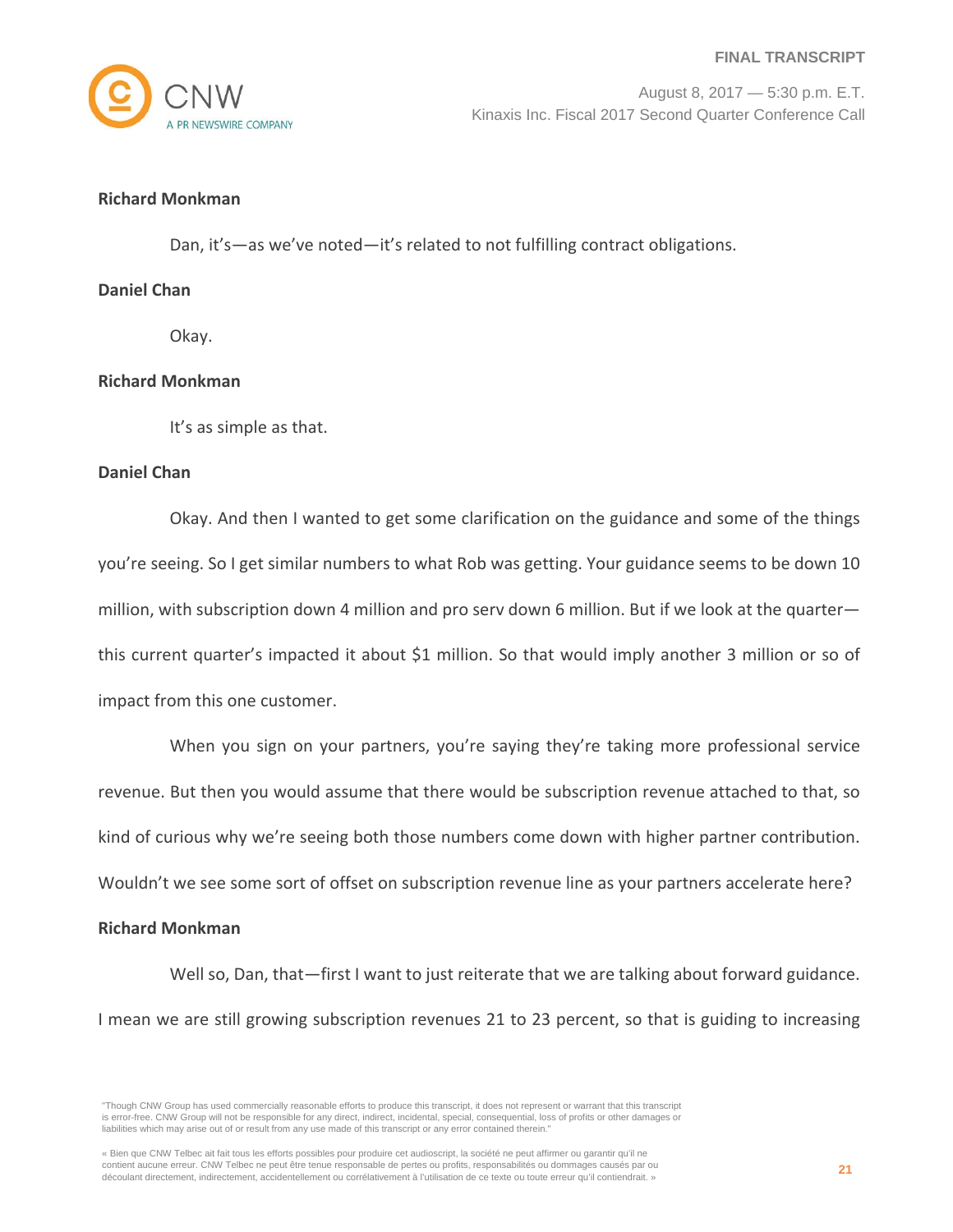

subscription in the second half of the year. Arrangements, as you know—the level of subscription revenue depends upon timing. So for instance a deal that is closed in December, we're only going to recognize, at best, one-twelfth of the annualized revenue, but it sets up that subscription revenue for 2018 and going forward.

So it's not—we're still guiding to a very, very strong and profitable growth. The guidance, yes, at a midpoint, it is down about 10 million, and there is a factor that's related to both the subscription and this situation we've discussed. And the professional services revenue plays a key role. But the subscription arrangements start immediately, and then the deployment is generally time and material, at least for the Kinaxis arrangements. So I think you need to take a forward view and not sort of just a straight what's happened in the rearview mirror.

#### **Daniel Chan**

Okay. And then your margin guidance is up again this quarter, so just maybe get some colour on that. Is it mostly driven by the change in mix?

## **Richard Monkman**

It's a number of factors, Dan. It is—we've tightened it now—our sales and marketing. The thing about this model that we have—while we start the year with 80 percent forward visibility, just because of the mathematics I explained on subscription revenue—as we move forward in the year, we can with confidence tighten that range. Similarly, from an expense perspective, when we model it, we can provide greater clarity and so yes, we have increased our guidance for EBITDA performance.

<sup>&</sup>quot;Though CNW Group has used commercially reasonable efforts to produce this transcript, it does not represent or warrant that this transcript is error-free. CNW Group will not be responsible for any direct, indirect, incidental, special, consequential, loss of profits or other damages or liabilities which may arise out of or result from any use made of this transcript or any error contained therein."

<sup>«</sup> Bien que CNW Telbec ait fait tous les efforts possibles pour produire cet audioscript, la société ne peut affirmer ou garantir qu'il ne contient aucune erreur. CNW Telbec ne peut être tenue responsable de pertes ou profits, responsabilités ou dommages causés par ou découlant directement, indirectement, accidentellement ou corrélativement à l'utilisation de ce texte ou toute erreur qu'il contiendrait. »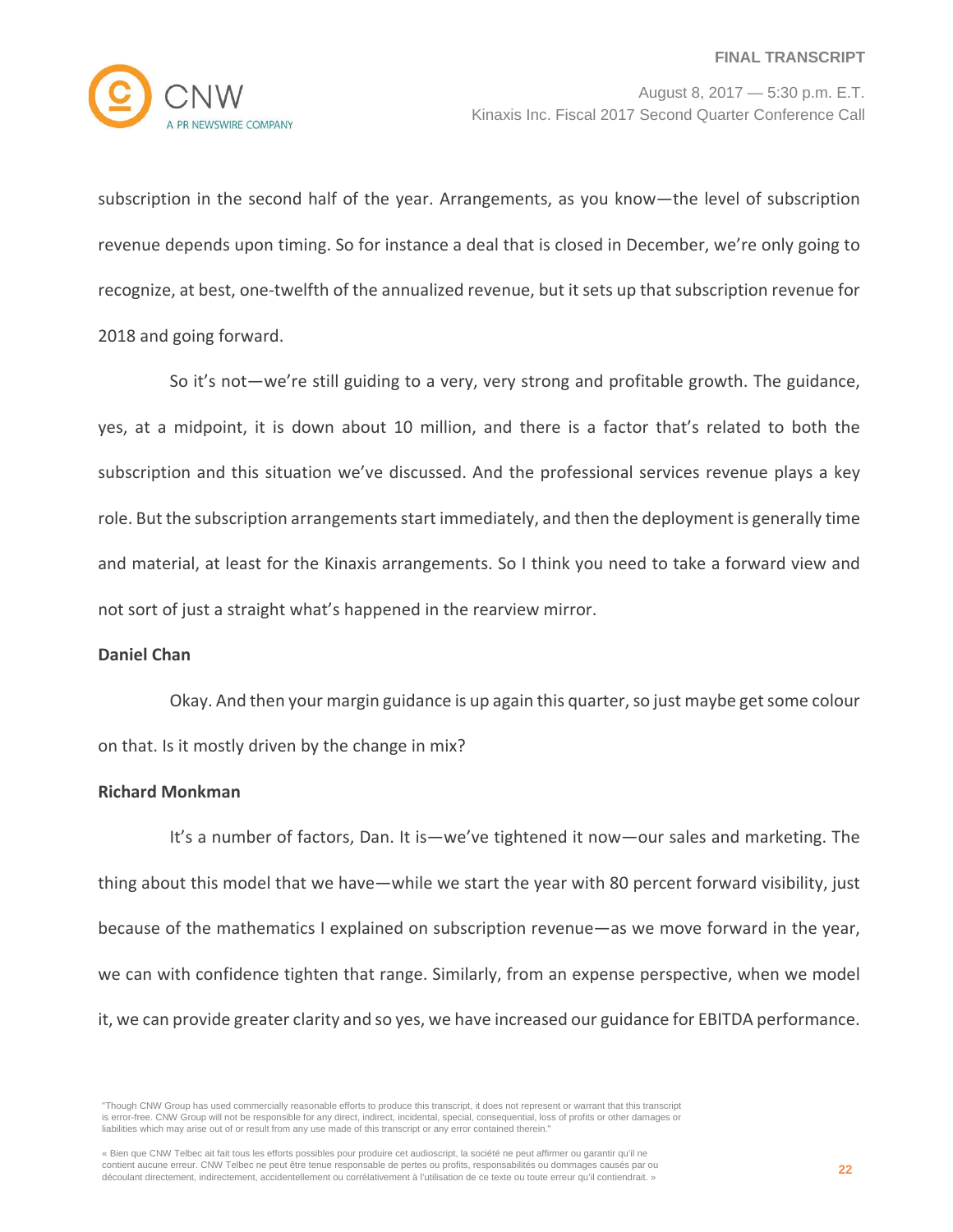And it's also, with the noted investments that we're making, including the expansion of the sales team, expansion of the R&D team, and also having our data centre in Europe fully operational at the end of the year.

## **Daniel Chan**

Great. Thank you.

## **Operator**

Your next question comes from Todd Coupland with CIBC. Your line is open.

#### **Todd Coupland** — CIBC

Yeah. Good evening, everyone. One of the things we've seen for the last few quarters couple quarters anyway—is sub growth above 30 percent. I know this has been a goal of the Company and you've talked qualitatively about a few things that should help you get back to that. Is that something that is a goal within the next year or so? Or are we a couple years away as you transition from the professional services base?

## **Richard Monkman**

Yes. So, we are very bullish on the—and focused on long-term growth. We do only provide 2017 guidance, Todd, but the nice thing is that this model provides, especially with the partner participation, leverage on a number of points, on total revenue growth as well as expansion of margins. Aspirationally, absolutely, we are focused on growing Kinaxis in a sustainable way, a profitable way.

<sup>&</sup>quot;Though CNW Group has used commercially reasonable efforts to produce this transcript, it does not represent or warrant that this transcript is error-free. CNW Group will not be responsible for any direct, indirect, incidental, special, consequential, loss of profits or other damages or liabilities which may arise out of or result from any use made of this transcript or any error contained therein."

<sup>«</sup> Bien que CNW Telbec ait fait tous les efforts possibles pour produire cet audioscript, la société ne peut affirmer ou garantir qu'il ne contient aucune erreur. CNW Telbec ne peut être tenue responsable de pertes ou profits, responsabilités ou dommages causés par ou découlant directement, indirectement, accidentellement ou corrélativement à l'utilisation de ce texte ou toute erreur qu'il contiendrait. »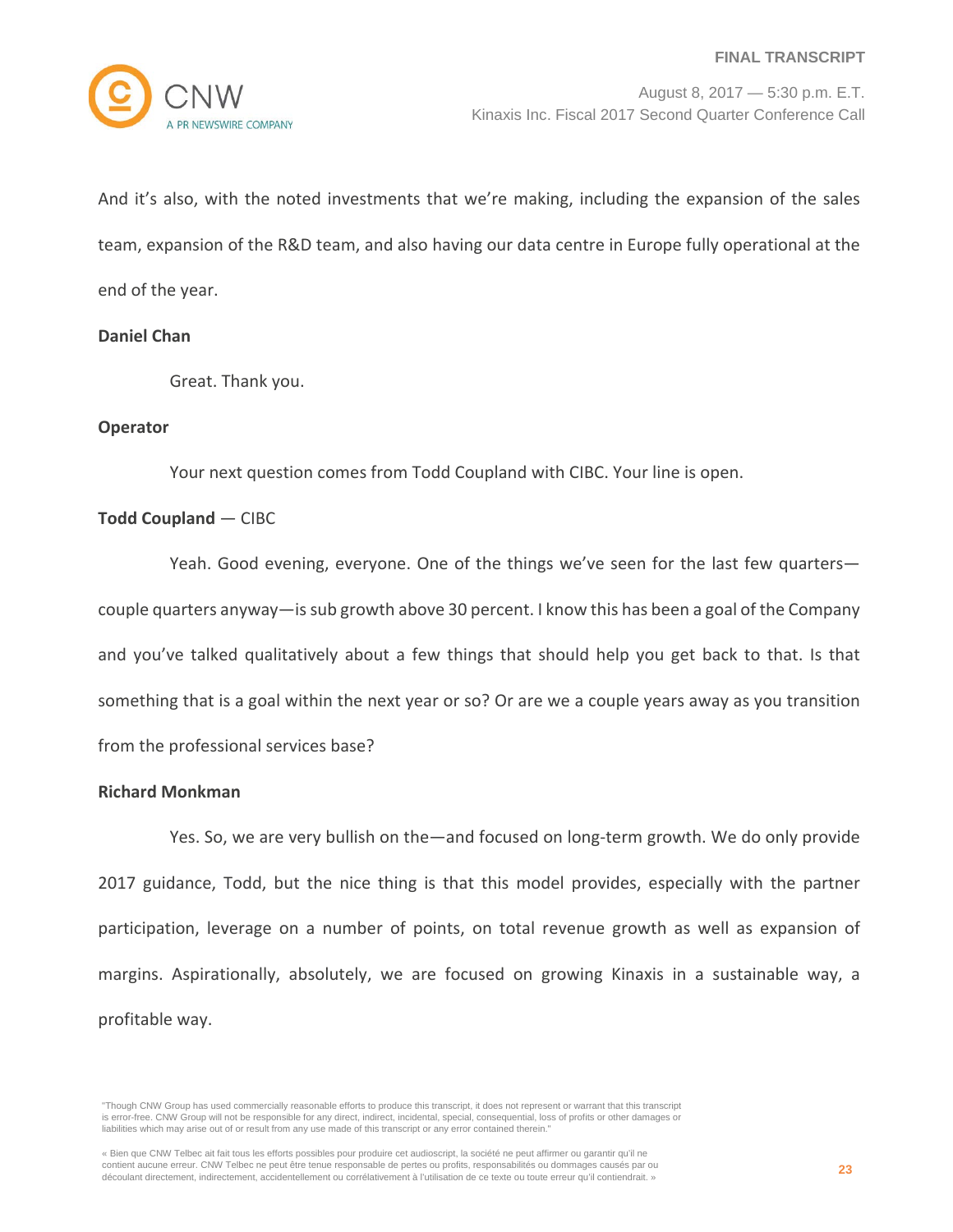

And we believe again and know it's a common comment here but it is, we believe that the best way to scale the organization, to capture new business, and to execute upon that business is via the partners. And we remain excited, and we will be providing guidance as we normally do for '18 at the beginning of '18.

## **John Sicard**

I might just add, Todd, to that commentary that while we're definitely seeing all of these positive effects of our partner program—and this has come up in previous questions—is this notion that well, will partners somehow diminish the overall sales cycle? And as you know, RapidResponse, it becomes mission critical for our customers. It becomes part of their business fabric and as a result, the projects and the lead times in getting deals to close really haven't changed much, even with their influence.

We're definitely involved in more opportunities and some take shorter; some, quite frankly, depending on the size of the company, can take substantively longer. So it's not necessarily something that is easily forecasted for us. But as Richard said, aspirationally, and our targets obviously, and leveraging partners, is ultimately to set an army, if you will, of salespeople on our behalf.

## **Todd Coupland**

And if I—just one follow-up on that. I mean we've talked about this sort of moving up in a gradual way, which it had been. With the larger emphasis on partners, do you still see that gradually coming in? Or is there a step function? How are you thinking about that?

<sup>&</sup>quot;Though CNW Group has used commercially reasonable efforts to produce this transcript, it does not represent or warrant that this transcript is error-free. CNW Group will not be responsible for any direct, indirect, incidental, special, consequential, loss of profits or other damages or liabilities which may arise out of or result from any use made of this transcript or any error contained therein."

<sup>«</sup> Bien que CNW Telbec ait fait tous les efforts possibles pour produire cet audioscript, la société ne peut affirmer ou garantir qu'il ne contient aucune erreur. CNW Telbec ne peut être tenue responsable de pertes ou profits, responsabilités ou dommages causés par ou découlant directement, indirectement, accidentellement ou corrélativement à l'utilisation de ce texte ou toute erreur qu'il contiendrait. »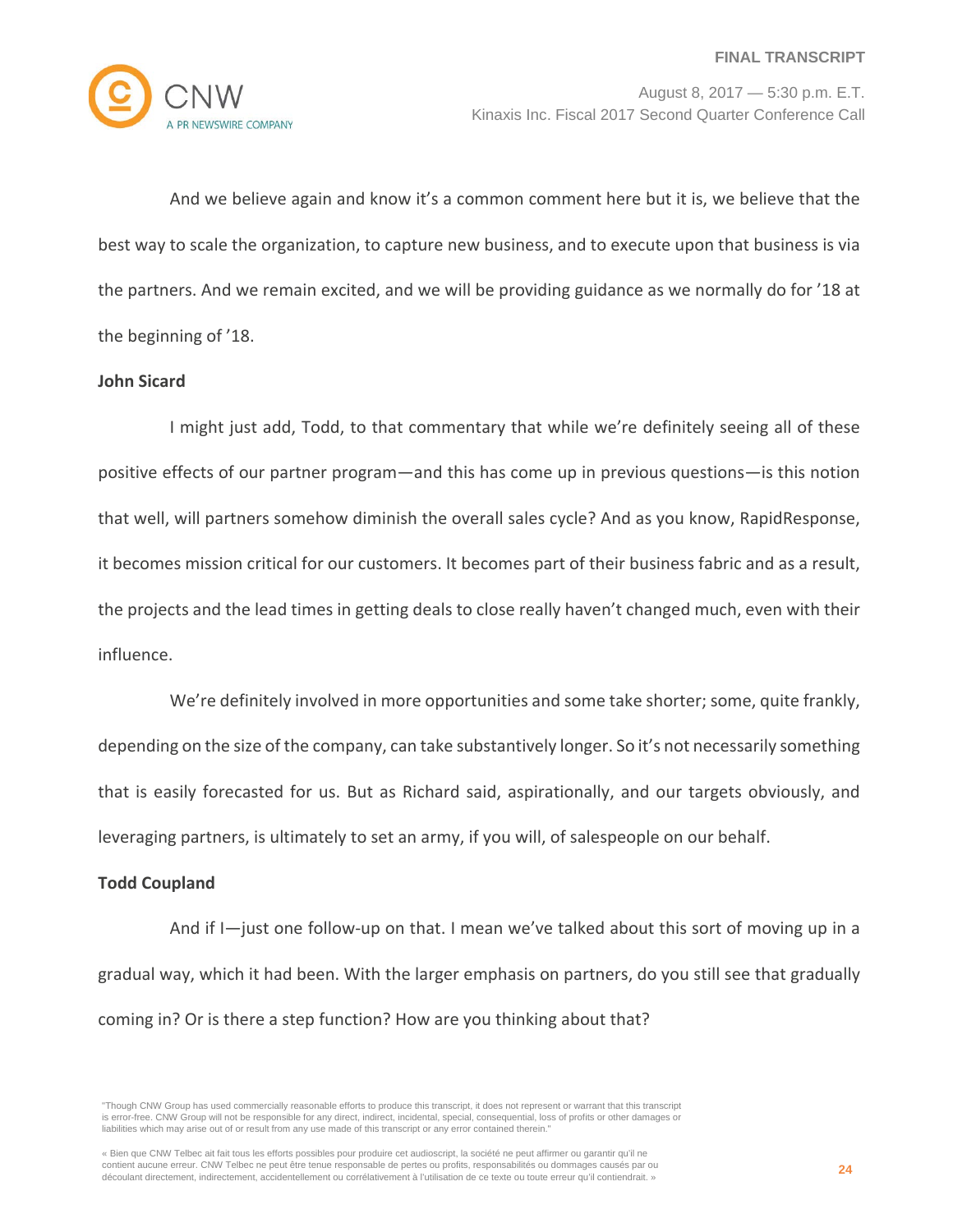

# **Richard Monkman**

So Todd, I think you know us well enough now that we approach things with a certain discipline and focus. We had started with a smaller set of strategic partners. We wanted to make sure that we tested this model and refined it appropriately. We are now expanding that and have indicated that we'll be announcing additional partners. And so it is picking up—using John's word—pace, not only with regards to existing partners but the number of partners. And so we are going to continue to refine this as we move forward, and so it absolutely is, again, the basis that we see to drive growth.

## **Todd Coupland**

Okay. That's helpful. And then the last question. It's more of an observation from me. I mean I suppose this is self-evident but I'll just say it. A lot of questions on the Asian customer issues. It's difficult for us to look through that with limited visibility to competitive questions, what actually is the problem, et cetera. So I'm sure you understand that, and you've made the comments that you had, but I'll just state that for the record. Thanks very much.

## **Operator**

Again, if you would like to ask a question, press \*, then number 1 on your telephone keypad. Your next question comes from the line of Deepak Kaushal with GMP Securities. Your line is

open.

# **Deepak Kaushal** — GMP Securities

"Though CNW Group has used commercially reasonable efforts to produce this transcript, it does not represent or warrant that this transcript is error-free. CNW Group will not be responsible for any direct, indirect, incidental, special, consequential, loss of profits or other damages or liabilities which may arise out of or result from any use made of this transcript or any error contained therein."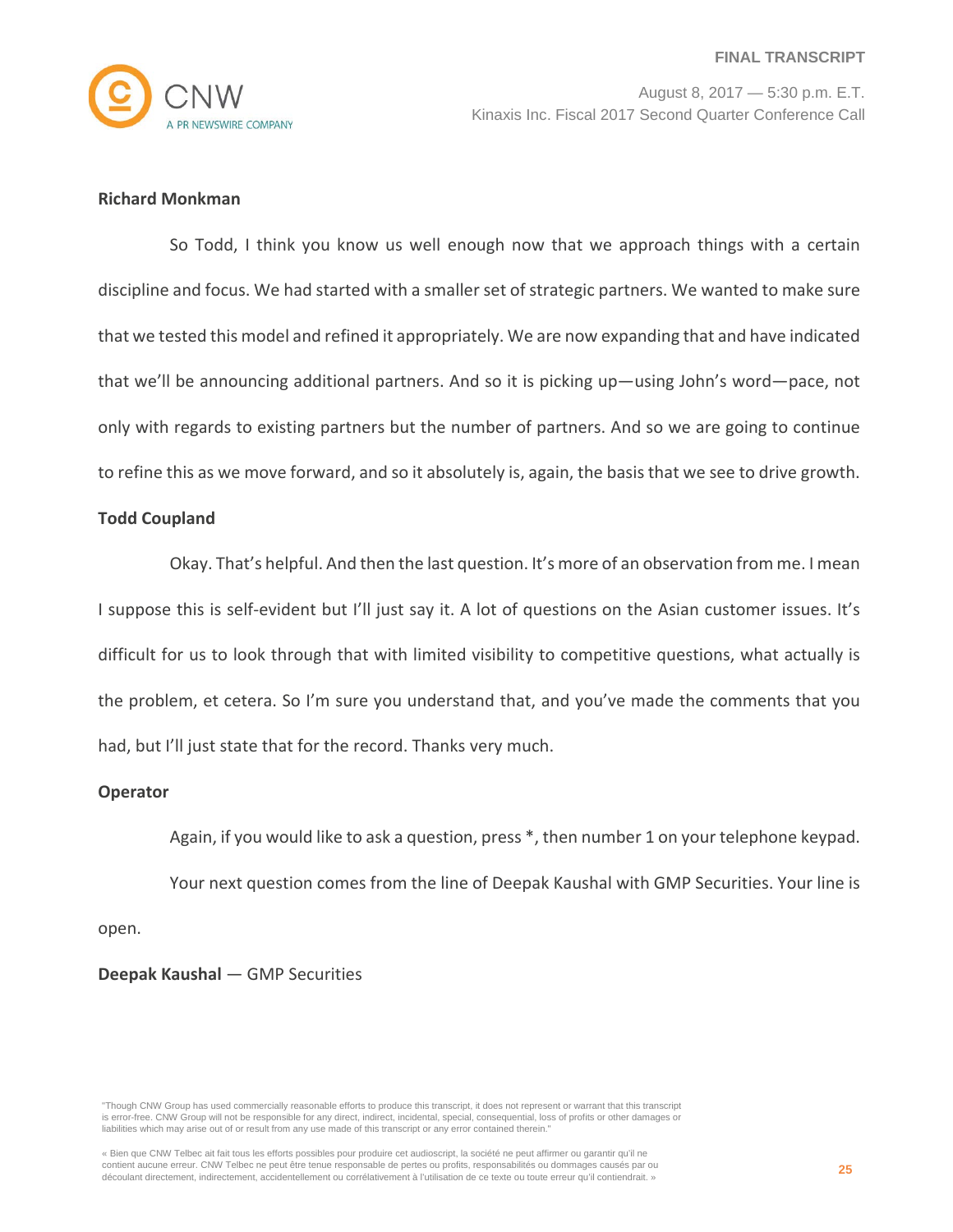

Hi, guys. Thanks for taking my questions. The first one—and sorry to have to do this but I'm going to have to beat the dead horse on this customer contract. So in the past, you've talked about being very selective with your customers, and you've talked about long proof-of-concept periods. It's certainly not the first example where we have heard of Kinaxis and certain customers are not ideal customers, parting ways in the past for a variety of reasons. So maybe more of a general—generalize this—is this a surprise? Was this situation a surprise? Or is this something you've experienced in the past? Is this a new experience for management team related to a new region in the world or a new type of model?

## **Richard Monkman**

Yes. So actually, I would—I don't think the characterization of customers parting in the past is correct. As you know, we have over 100 percent net revenue retention. We have very much and continue to execute on a land-expand. Yes, some customers, due to their changing business, maybe have not renewed but I don't think that—I just, for the listeners on the call— wouldn't characterize it as parting ways.

This is not a theatre issue and it is customer-specific. It's focused on the—we'll say it's just focused on contract obligations. We have fulfilled our obligations. We have been working with this customer just as we do, in terms of the sales cycle and deployment. And we are in a situation now where it is appropriate that both parties fulfill their respective obligations. That is an important element of working together and having that long-term relationship and executing upon, not only the

<sup>&</sup>quot;Though CNW Group has used commercially reasonable efforts to produce this transcript, it does not represent or warrant that this transcript is error-free. CNW Group will not be responsible for any direct, indirect, incidental, special, consequential, loss of profits or other damages or liabilities which may arise out of or result from any use made of this transcript or any error contained therein."

<sup>«</sup> Bien que CNW Telbec ait fait tous les efforts possibles pour produire cet audioscript, la société ne peut affirmer ou garantir qu'il ne contient aucune erreur. CNW Telbec ne peut être tenue responsable de pertes ou profits, responsabilités ou dommages causés par ou découlant directement, indirectement, accidentellement ou corrélativement à l'utilisation de ce texte ou toute erreur qu'il contiendrait. »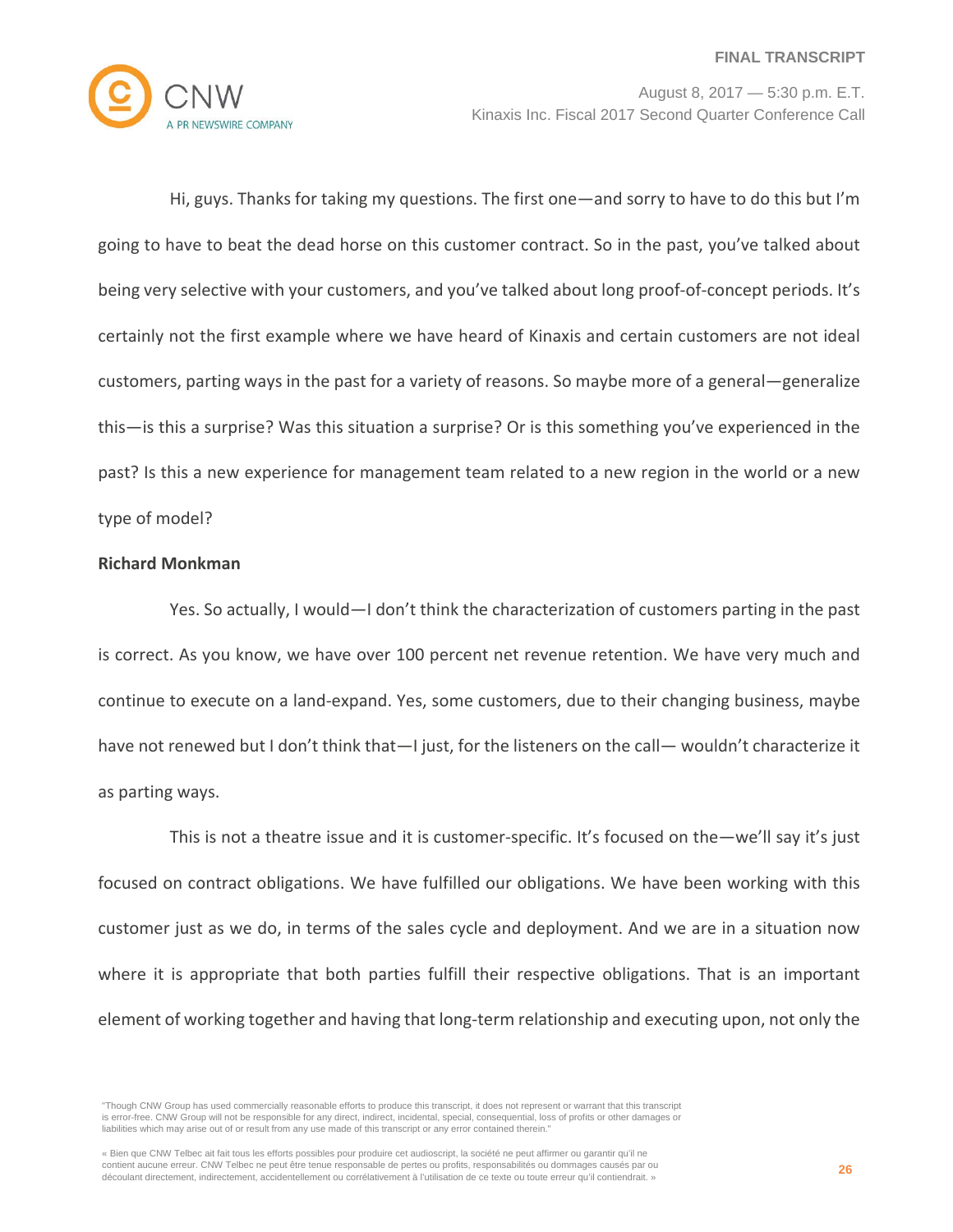land-and-expand but also the capabilities and functionality and the ROI that you have with RapidResponse. It's just unfortunate that this is related to those contract obligations not being fulfilled.

And we fully understand, and with respect to Todd's comment, fully understand that you'd like to get a little more colour, but it's important for us to focus on the strength of our existing customers, and we have to respect the confidential nature of these types of situations. And we—and I need to reinforce that look at the strength and the robustness of the business model that, even taking this view that we have reflected in the statements, it is very strong revenue growth, and subscription in particular, and very strong cash and bottom-line driving. Again, our view remains longterm focus but I would hope that you and the other analysts appreciate the resiliency of the Kinaxis model, and I would hope, the straightforward nature of our communication.

#### **Deepak Kaushal**

Thank you. I appreciate that and thanks for allowing me that question. Hopefully that horse is now beat dead. Moving on. By our math, over the last five years, we kind of estimate you've been adding about nine net new customers per year. Could you give us a sense of what your customer count is today versus a year ago? And if the new systems integrator's partners allow you to accelerate the pace of onboarding new customers annually?

# **Richard Monkman**

<sup>&</sup>quot;Though CNW Group has used commercially reasonable efforts to produce this transcript, it does not represent or warrant that this transcript is error-free. CNW Group will not be responsible for any direct, indirect, incidental, special, consequential, loss of profits or other damages or liabilities which may arise out of or result from any use made of this transcript or any error contained therein."

<sup>«</sup> Bien que CNW Telbec ait fait tous les efforts possibles pour produire cet audioscript, la société ne peut affirmer ou garantir qu'il ne contient aucune erreur. CNW Telbec ne peut être tenue responsable de pertes ou profits, responsabilités ou dommages causés par ou découlant directement, indirectement, accidentellement ou corrélativement à l'utilisation de ce texte ou toute erreur qu'il contiendrait. »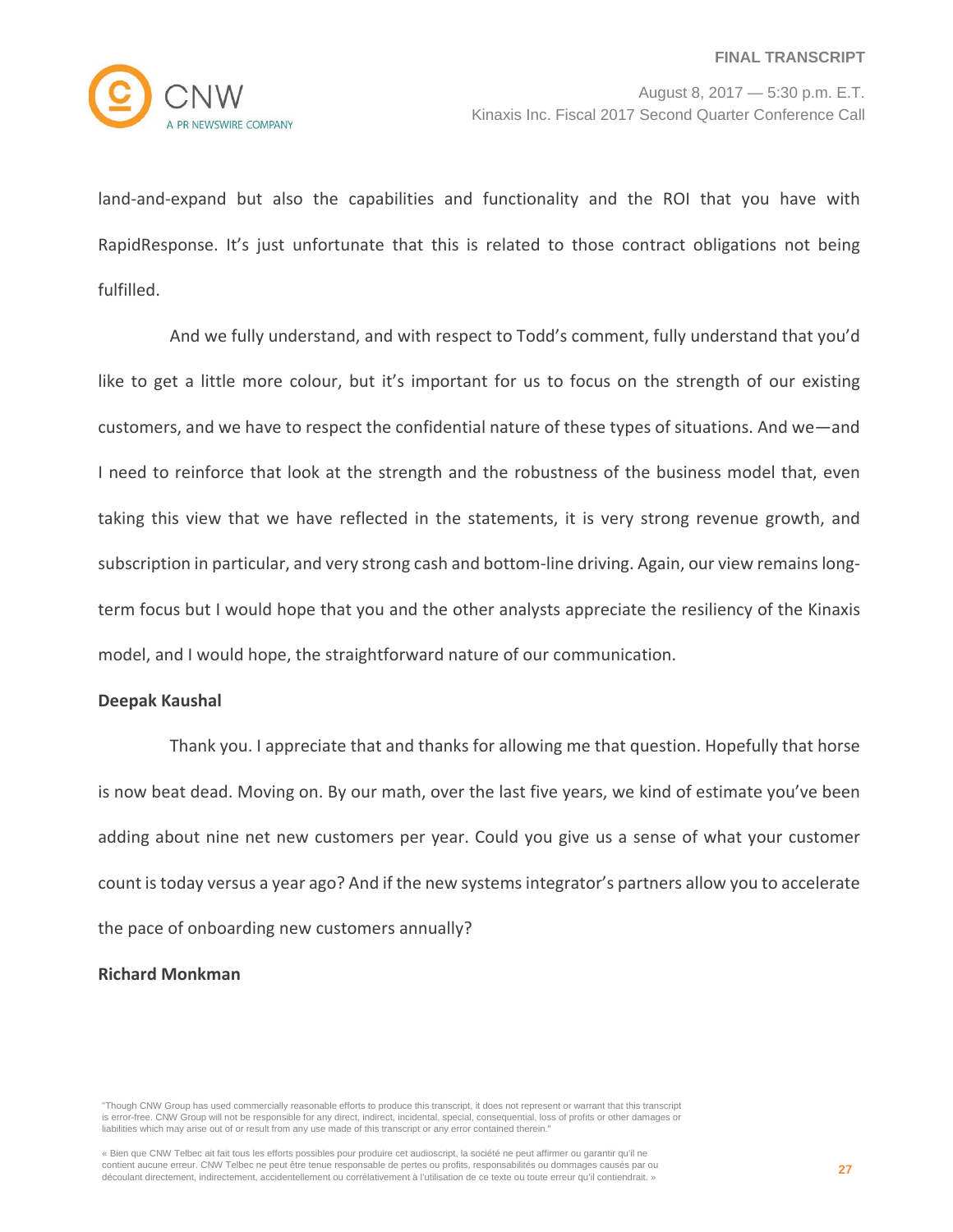

Well, I think by one business measure, where we've now shared that approximately twothirds of our incremental subscription revenue is coming from new name customers and the onethird from a land-expand component, so this is the expansion of existing customers. And then just by the growth in the revenue, it should be clear that the pace and the size of these deals are growing.

We focus more on that forward visibility and the overall backlog. We can sign a customer contract at 4 million or 5 million a year, or we can sign a contract for 400,000 or 500,000. So we don't focus on the number of accounts and in fact, we also have this capability of once we're in, to further expand. So when we're doing the—when we're in the sales cycle—we actually look at not just the initial arrangement, we look to see ultimately where we can arrive with the customer as we continue to expand the footprint some.

We've also disclosed, and this is—it's what we say approximately is over 100 customers but we're saying approximately 100 customers because part of the message there is that we want to stress that we've identified about 2,000 prospective customers, and we believe we're working really with early adopters. We believe that there is a lot of long-term potential, and our goal is very much to try to, directly and in concert with our partners, to continue to expand into that market. And what's happening is a confluence of events that increase our outlook and these confluences are, as John touched on, more and more machine learning, the Internet of Things, IoT, increasing complexity of supply chains, increasing sophistication of customers as they have pain in their supply chains of

"Though CNW Group has used commercially reasonable efforts to produce this transcript, it does not represent or warrant that this transcript is error-free. CNW Group will not be responsible for any direct, indirect, incidental, special, consequential, loss of profits or other damages or liabilities which may arise out of or result from any use made of this transcript or any error contained therein."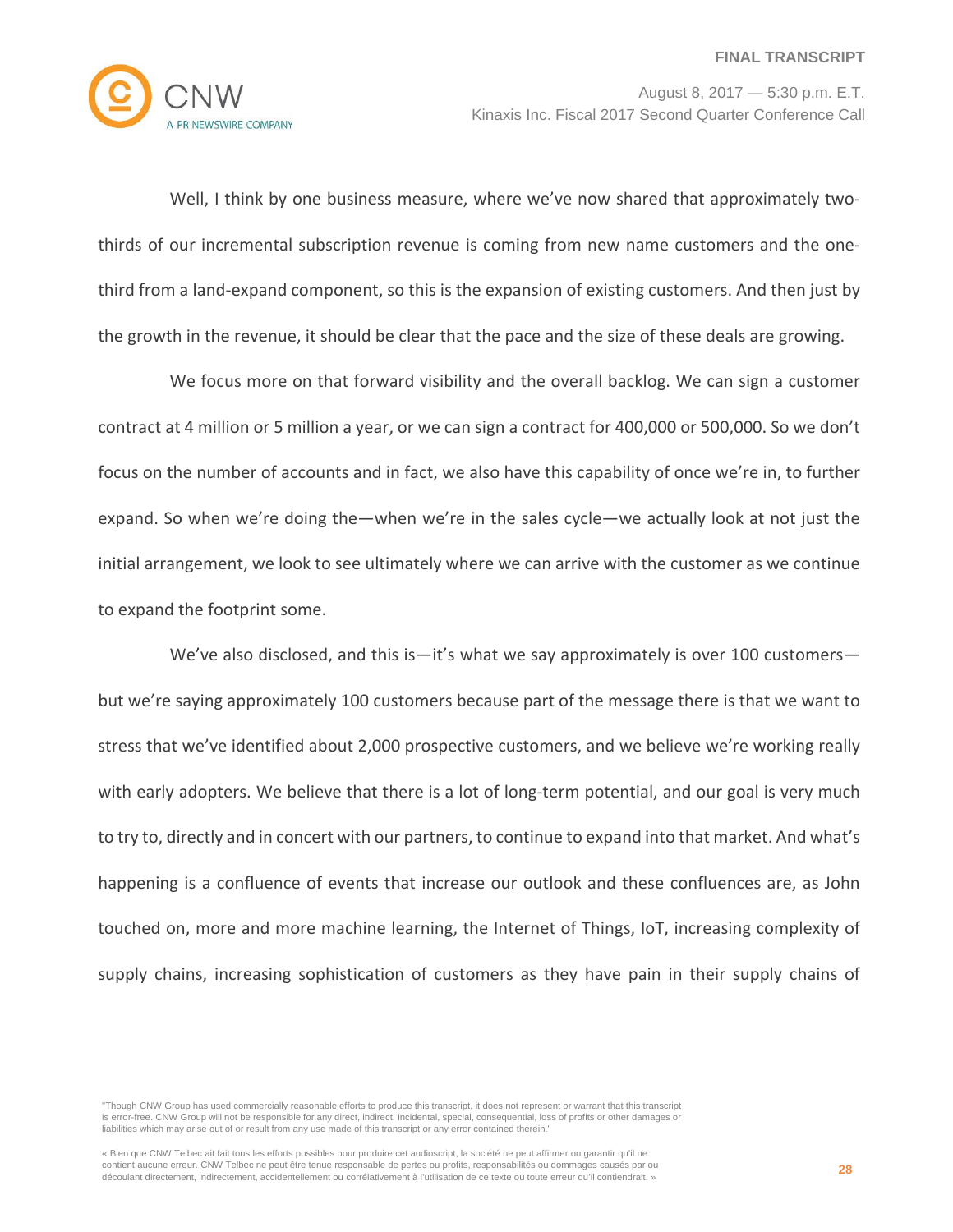accelerating that. So we believe all these elements will help us continue to execute with a broader base of customers.

#### **Deepak Kaushal**

Okay. Thank you. Thank you. That's very helpful. And if you would allow me my third question? Maybe we can focus now on some new verticals? We heard some evidence of entry into the financial services vertical. Curious as to what might be the application or use of RapidResponse in a non-manufacturing type of vertical like that?

## **John Sicard**

Well, you might have heard me talk a lot about what I described as our prime value proposition, and it's solving this simple equation, whether it's volatile demand or supply, for something that is constrained. And we have mastered that in the area of supply chain, perhaps the most complex planning theatre in the world. The number of associated business practices that occurs out of the supply chain is just—is nothing short of staggering.

So we have this single, unified planning engine that concurrently plans from the highest level of demand—call it a shift in demand in the theatre—all the way down to the nuts and bolts and labels and stickers, and any—right down to the lowest level of manufacturing. And when we think about that—and I've made this point before about RapidResponse as a platform—that ultimately, in the long term—I won't call this short term. But in the long term, similar to what Salesforce.com did with

"Though CNW Group has used commercially reasonable efforts to produce this transcript, it does not represent or warrant that this transcript is error-free. CNW Group will not be responsible for any direct, indirect, incidental, special, consequential, loss of profits or other damages or liabilities which may arise out of or result from any use made of this transcript or any error contained therein."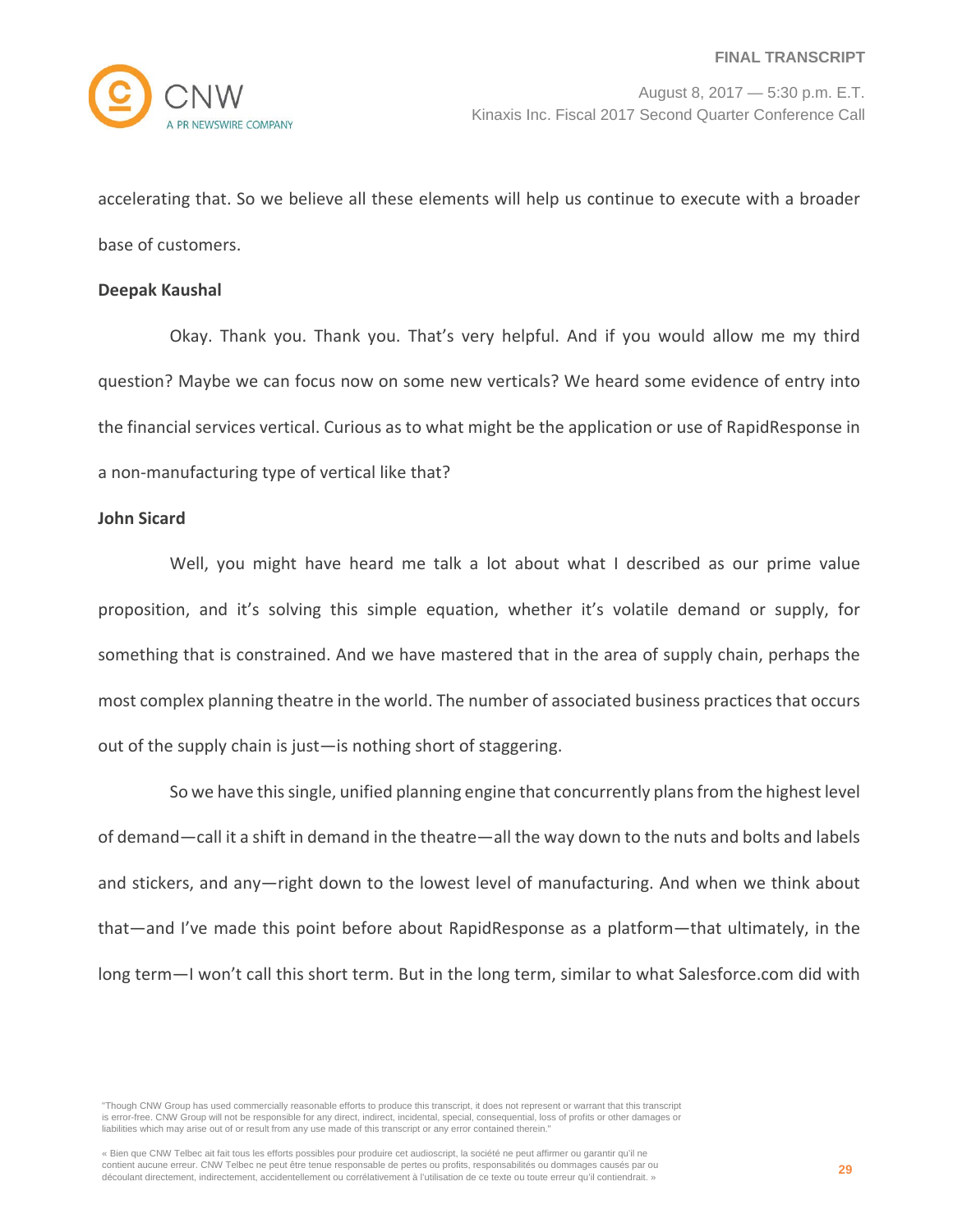Force.com, you can envision a RapidResponse platform that would allow others—third parties—to invent and innovate planning solutions that are modelled based on that very simple equation.

So again, we can't talk specifically about unique customers and unique customer value propositions, but I think it's important to note that our underlying philosophy and our underlying technology is ultimately designed around a ubiquitous formula. The other thing I would add—and this definitely is, I believe, a huge leverage for Kinaxis—is that we have exactly one piece of software. I mean while we serve aerospace and defence, automotive, CPG, the pharma space, high-tech electronics, everyone's using the same object code. And this is coming from a market that was used to having very unique products for every unique market segment.

So there's something to be said about just that simple fact, that with one product, RapidResponse, we're able to solve this ubiquitous supply chain problem across so many market segments. And people will often ask me, so what's your next market vertical? And I answer the same way, there's going to be one. That's a certainty. Today it's CPG, okay? But we believe that there are thousands of customers out there, outside of the market segments that we serve today, that all share in a common supply chain planning challenge, and that's volatility of supply or demand for something that is constrained. Long-winded but it's a passionate topic of mine.

#### **Deepak Kaushal**

Thank you. Thank you and I appreciate the time again. Thanks again.

#### **John Sicard**

<sup>&</sup>quot;Though CNW Group has used commercially reasonable efforts to produce this transcript, it does not represent or warrant that this transcript is error-free. CNW Group will not be responsible for any direct, indirect, incidental, special, consequential, loss of profits or other damages or liabilities which may arise out of or result from any use made of this transcript or any error contained therein."

<sup>«</sup> Bien que CNW Telbec ait fait tous les efforts possibles pour produire cet audioscript, la société ne peut affirmer ou garantir qu'il ne contient aucune erreur. CNW Telbec ne peut être tenue responsable de pertes ou profits, responsabilités ou dommages causés par ou découlant directement, indirectement, accidentellement ou corrélativement à l'utilisation de ce texte ou toute erreur qu'il contiendrait. »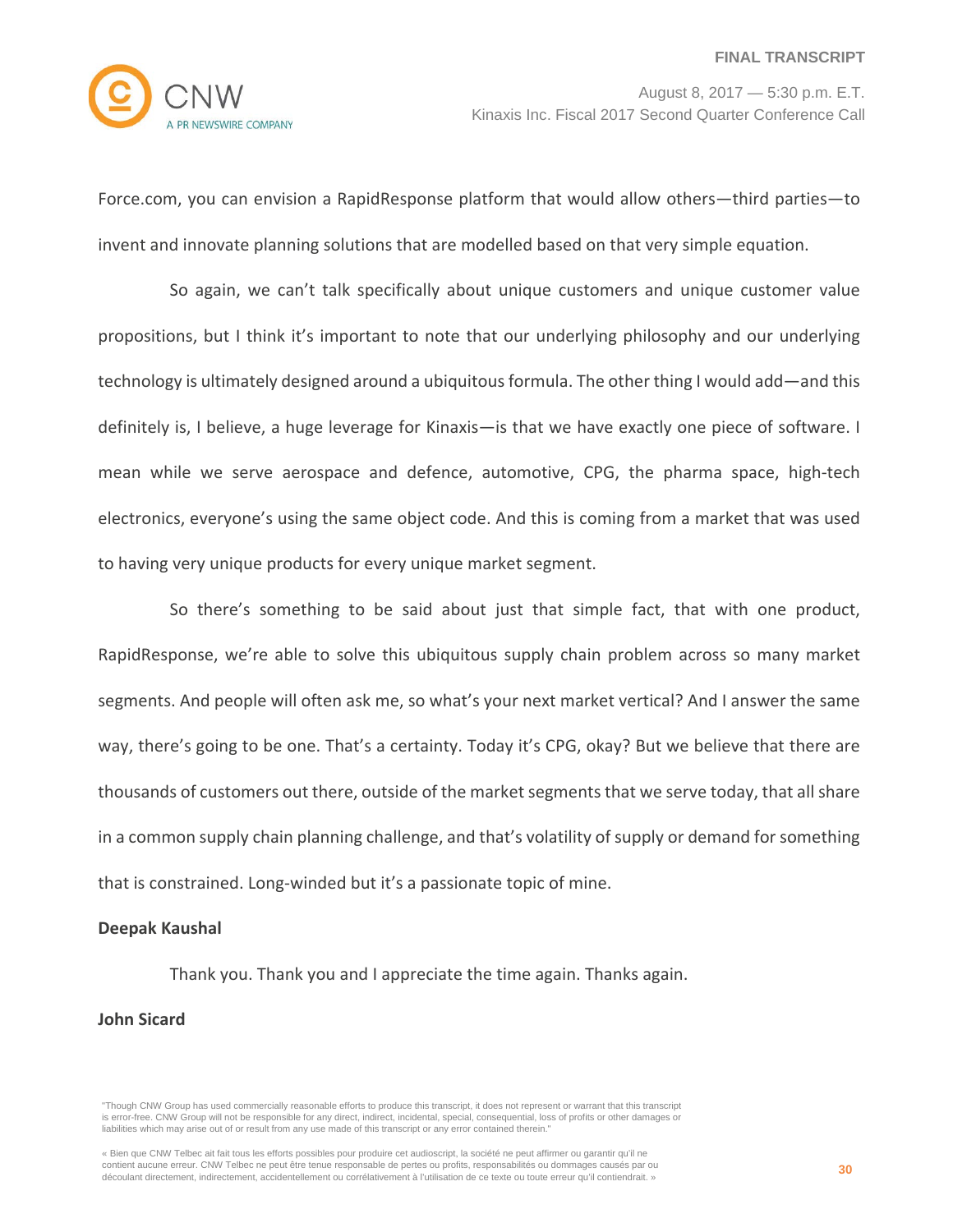

Thanks.

## **Operator**

Your next question comes from the line of Nick Agostino from Laurentian Bank Securities. Your line is open.

## **Nick Agostino** — Laurentian Bank Securities

Yes. Good evening. I guess just to go back to—I think you've already alluded to no change in the sales cycle right now with your system integrators. The fact that you indicated on the MD&A that the deployment activity from your SI is probably faster, or it happened in an earlier time than what you anticipated. Can we read into the fact that you're starting to tighten your sales and marketing expenditures as, possibly, you guys are anticipating an acceleration of the sales cycle, as a result of more activity from your Sis?

## **John Sicard**

Well, first let me categorize something for you. It's not uncommon for our customers to undergo a phased approach to their deployment, and there's a phase one. And that phase might start with a geography. It might start with a product line. It might start with a certain area of business pain that they're dealing with. And often, what is most common is we'll lead that one with partner in tow. Phase two, same customers. It's not a new customer, but that same customer may pick up phase two with a partner who's leading, not us.

"Though CNW Group has used commercially reasonable efforts to produce this transcript, it does not represent or warrant that this transcript is error-free. CNW Group will not be responsible for any direct, indirect, incidental, special, consequential, loss of profits or other damages or liabilities which may arise out of or result from any use made of this transcript or any error contained therein."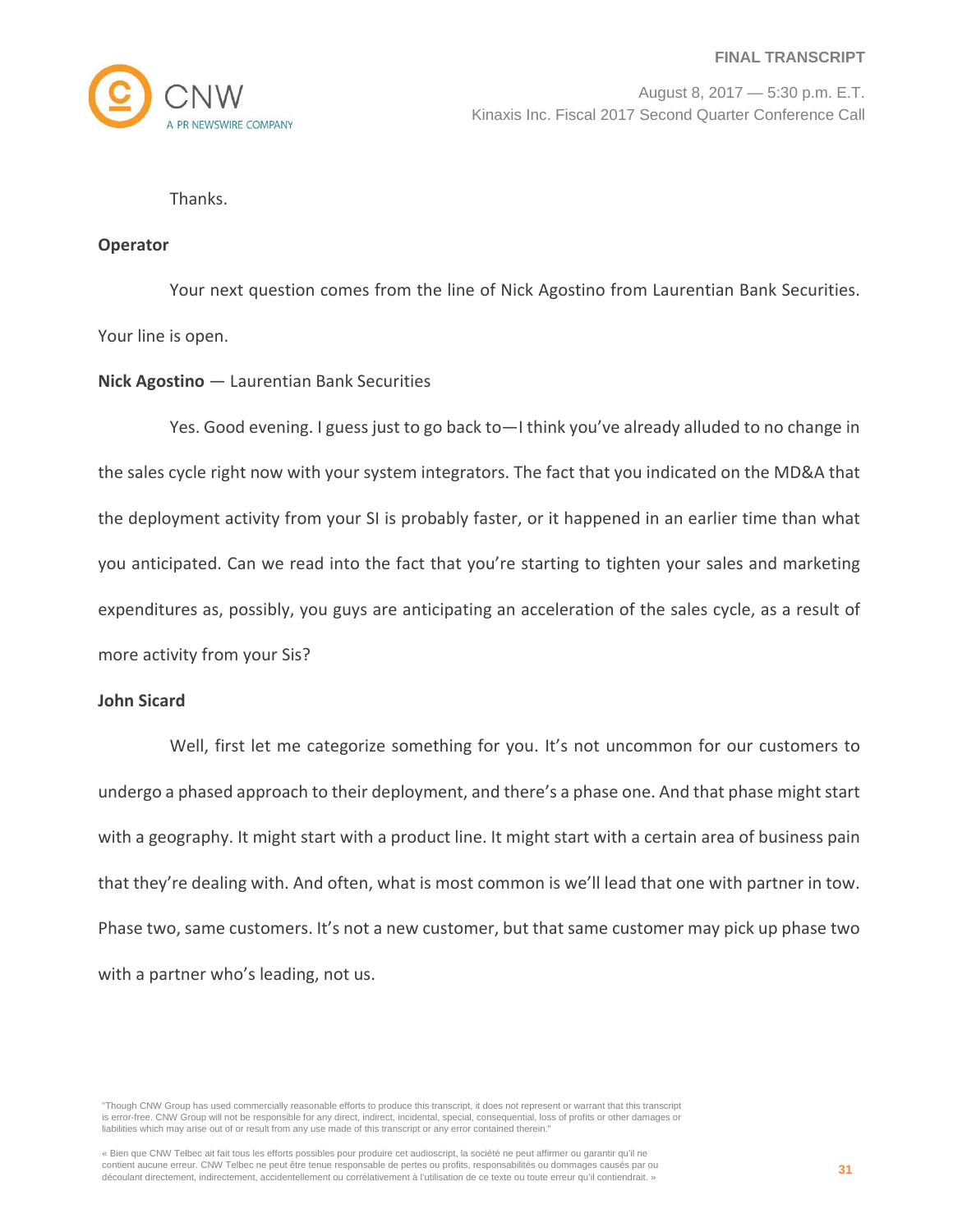

So it's not—you've got to think about professional services uptake with partners as not necessarily being strictly from new named accounts. In some cases, it's they're picking up phase two, phase three, phase four of existing accounts that we have won with them. So that's one thing I will say. I'll let Richard comment on the financial element of your question.

## **Richard Monkman**

Yeah. So from a financial perspective, what we wanted to signal is that there is this ongoing activity which is very positive. Again, we've stated that the majority of our new customer arrangements continue to be, in the majority, partner influenced. And they—we say partner influence because as John noted, in some cases, it could start off as a team effort. It could start off as we do phase one.

But there are now more and more situations whereby the partner, with our element of assurance in it, are taking a lead right out of the gate. And that is a testament to the Knowledge Services, to the certification, the training, to the broader interest of—quite frankly, a recognition by Gartner has assisted. These large Sis and other partners are seeing us with their accounts, and so it's a confluence of events again. And we're just excited to see—this was what we anticipated. We've just—are pleasantly surprised to see the uptake.

And yes, it does have—you could view it as a short-term negative impact on revenue—the glass half empty, if you will. We look at it as, this is great. Our partners are gaining an ROI of their

"Though CNW Group has used commercially reasonable efforts to produce this transcript, it does not represent or warrant that this transcript is error-free. CNW Group will not be responsible for any direct, indirect, incidental, special, consequential, loss of profits or other damages or liabilities which may arise out of or result from any use made of this transcript or any error contained therein."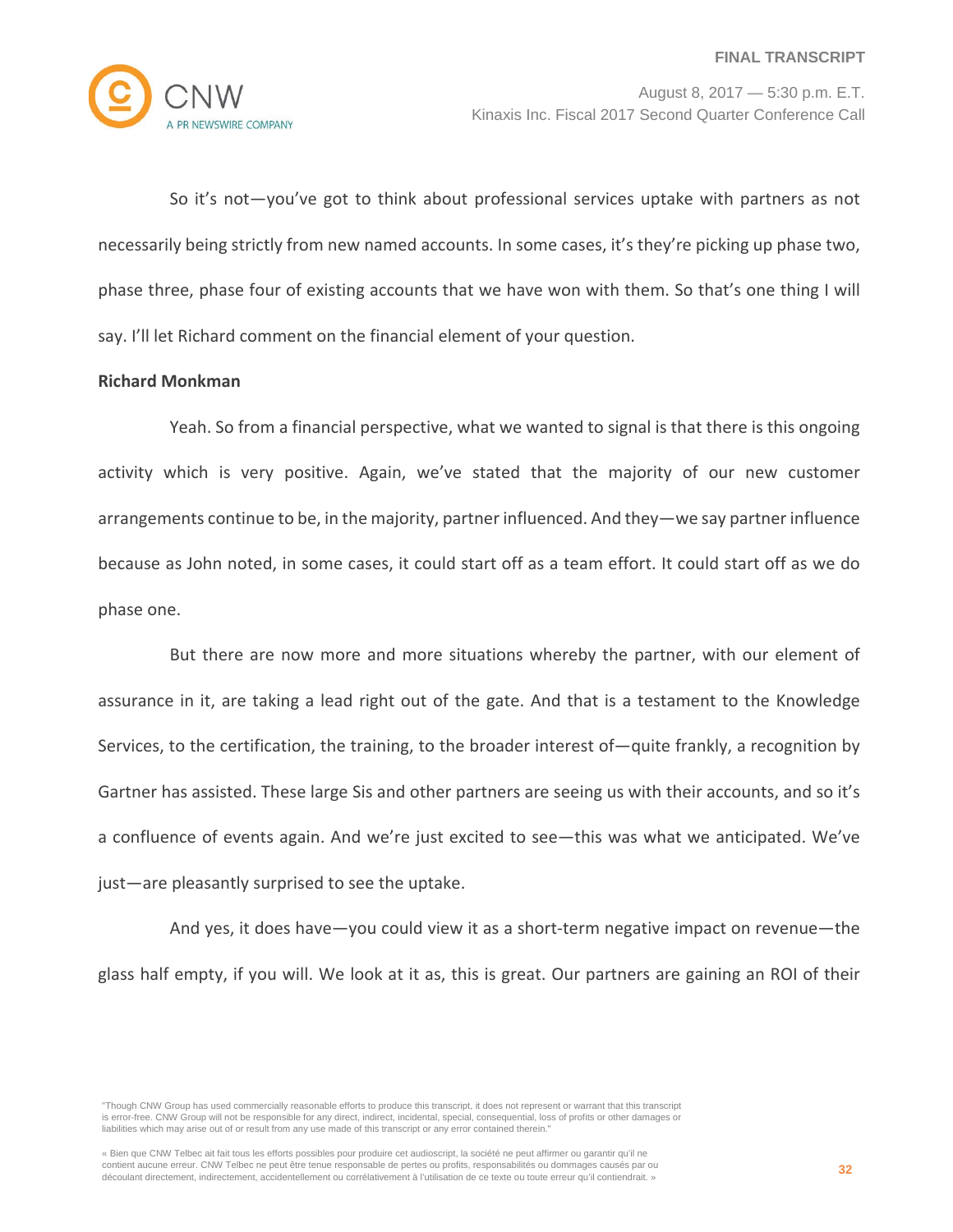investment. They're increasing their knowledge base. They are seeing that it's a great thing to be

partnered with Kinaxis, and let's see what comes of it next year and 2019 and 2020.

## **Nick Agostino**

Okay. So ultimately, we can say that is an indication that your partners are just taking a more

active lead role—key word being lead?

## **Richard Monkman**

Absolutely. Yup.

## **Nick Agostino**

Okay. Okay. That was it. Thank you.

# **John Sicard**

Thank you.

## **Operator**

Your next question comes from the line of Suthan Sukumar with Eight Capital. Your line is

open. Suthan Sukumar, your line is open.

#### **Suthan Sukumar** — Eight Capital

Thank you. Good evening, guys.

# **John Sicard**

Good evening.

## **Suthan Sukumar**

"Though CNW Group has used commercially reasonable efforts to produce this transcript, it does not represent or warrant that this transcript is error-free. CNW Group will not be responsible for any direct, indirect, incidental, special, consequential, loss of profits or other damages or liabilities which may arise out of or result from any use made of this transcript or any error contained therein."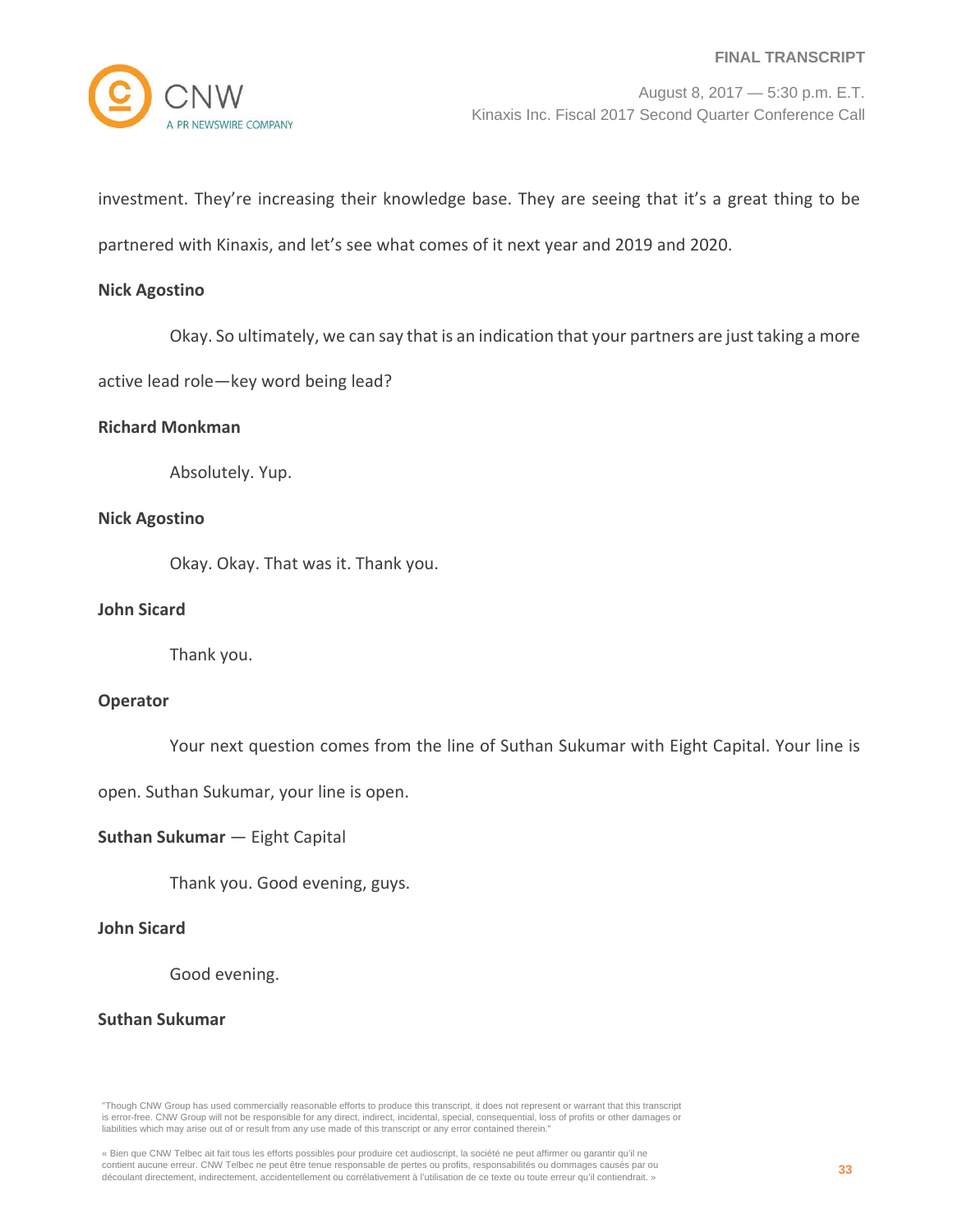

You talked about a growing list of potential partners. Can you speak to some of the progress you've been making on expanding your third-party certification programs? And any trends on uptake from that expanding partner ecosystem?

## **John Sicard**

Well, as I noted earlier, we are quite selective. We have more people ringing our doorbell than we let into the house, let's just say. And it's very important for us that our partners take this seriously. We don't want to—we don't want to spend our utiles of energy on somebody who isn't serious. And the certification program—in fact the entire birth of the Knowledge Services program at the beginning—was entirely motivated by preparing partners to lead in deployments, and obviously to assist in sales.

We are continuously investing in that certification program. Think of it as going from a level one, level two, level three master, where you become architect level, if you will. And at the speed at which we're producing these certifications, we're getting our partners to participate and attempt to get the accreditation. I will tell you these exams are not easy to pass. I hear from Sarah that it's no better than 70 percent will pass exams that they take, and that's on purpose. They're not supposed to be a walk in the park, and so these are tough exams that require training and often, they have to be tested more than once.

So I think what happens with our partners and in general is you start to get a bit of a groundswell. It starts slow. You might have a partner with a large group and only two people certified

<sup>&</sup>quot;Though CNW Group has used commercially reasonable efforts to produce this transcript, it does not represent or warrant that this transcript is error-free. CNW Group will not be responsible for any direct, indirect, incidental, special, consequential, loss of profits or other damages or liabilities which may arise out of or result from any use made of this transcript or any error contained therein."

<sup>«</sup> Bien que CNW Telbec ait fait tous les efforts possibles pour produire cet audioscript, la société ne peut affirmer ou garantir qu'il ne contient aucune erreur. CNW Telbec ne peut être tenue responsable de pertes ou profits, responsabilités ou dommages causés par ou découlant directement, indirectement, accidentellement ou corrélativement à l'utilisation de ce texte ou toute erreur qu'il contiendrait. »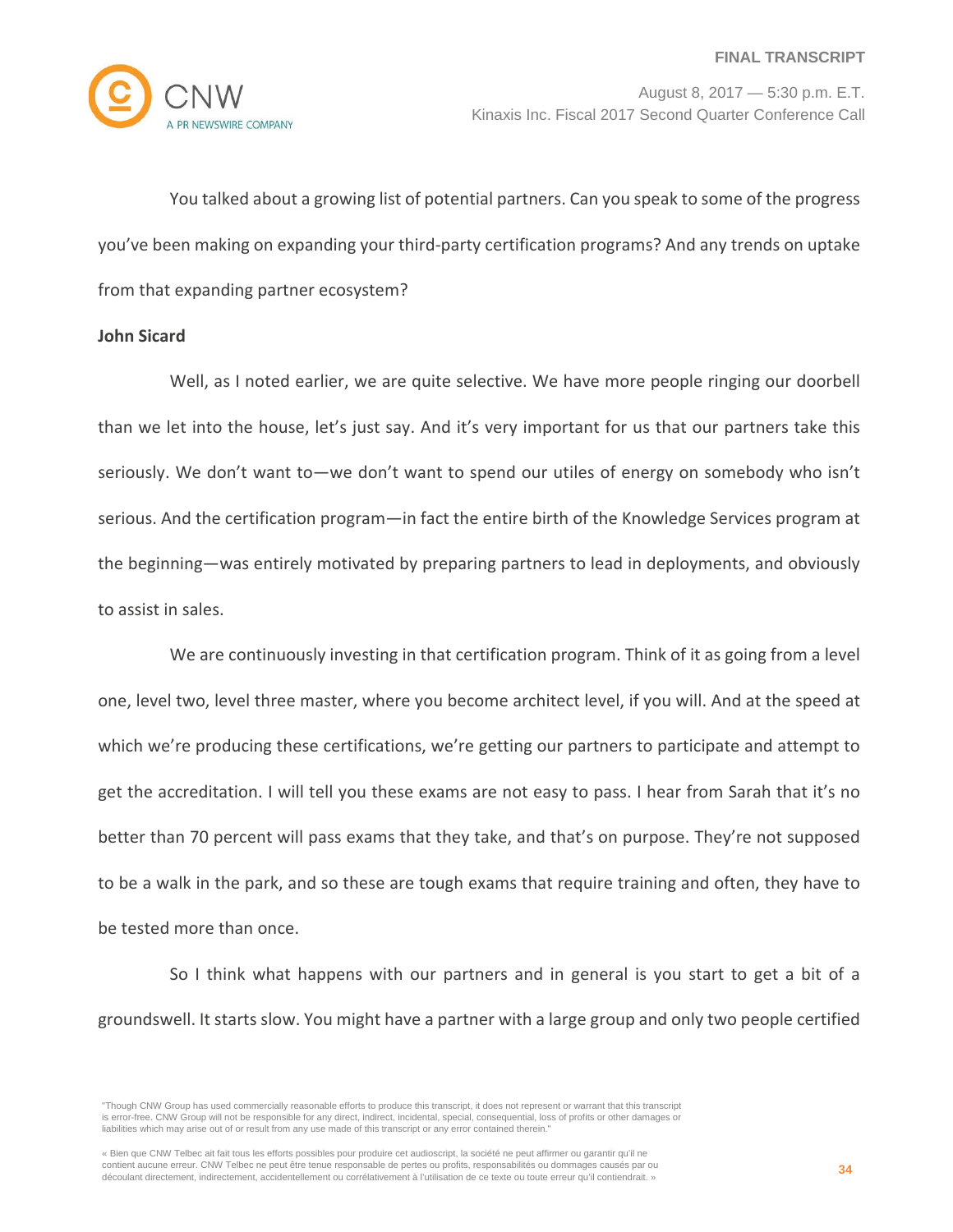

and eventually, you get a bit of a groundswell where an entire team of certified individuals can start onto a particular project. Today, we have three levels of certification, but the team isn't going to stop there.

#### **Suthan Sukumar**

Okay. Great. Thank you. And just kind of shifting gears a bit here. In the past, you've talked about how some of your R&D focus has been on the machine learning segment. Could you speak to some of the more recent progress you've been making on this front? And whether your efforts have been strictly focused internally, or if there's been involvement from partners or select customers on this front?

## **John Sicard**

Thanks for that question. In fact, it's a topic that's very near and dear to me. I think as I stand, I've read countless articles that are quite fantastical. And when I speak to customers—and I really go to customers first. Even as a scientist, I'm really intrigued by the technology, but I am more intrigued with the value propositions that a practitioner would gain by leveraging such techniques.

And so I have been speaking with high-level executives—practitioners of our customer base—around machine learning and AI. In fact, instead of artificial intelligence, I call it automated intelligence. In many ways, our customers are saying look, the supply chain is a machine. It's a machine. We designed that machine—humans design it. It's very complex. It would be great if there

"Though CNW Group has used commercially reasonable efforts to produce this transcript, it does not represent or warrant that this transcript is error-free. CNW Group will not be responsible for any direct, indirect, incidental, special, consequential, loss of profits or other damages or liabilities which may arise out of or result from any use made of this transcript or any error contained therein."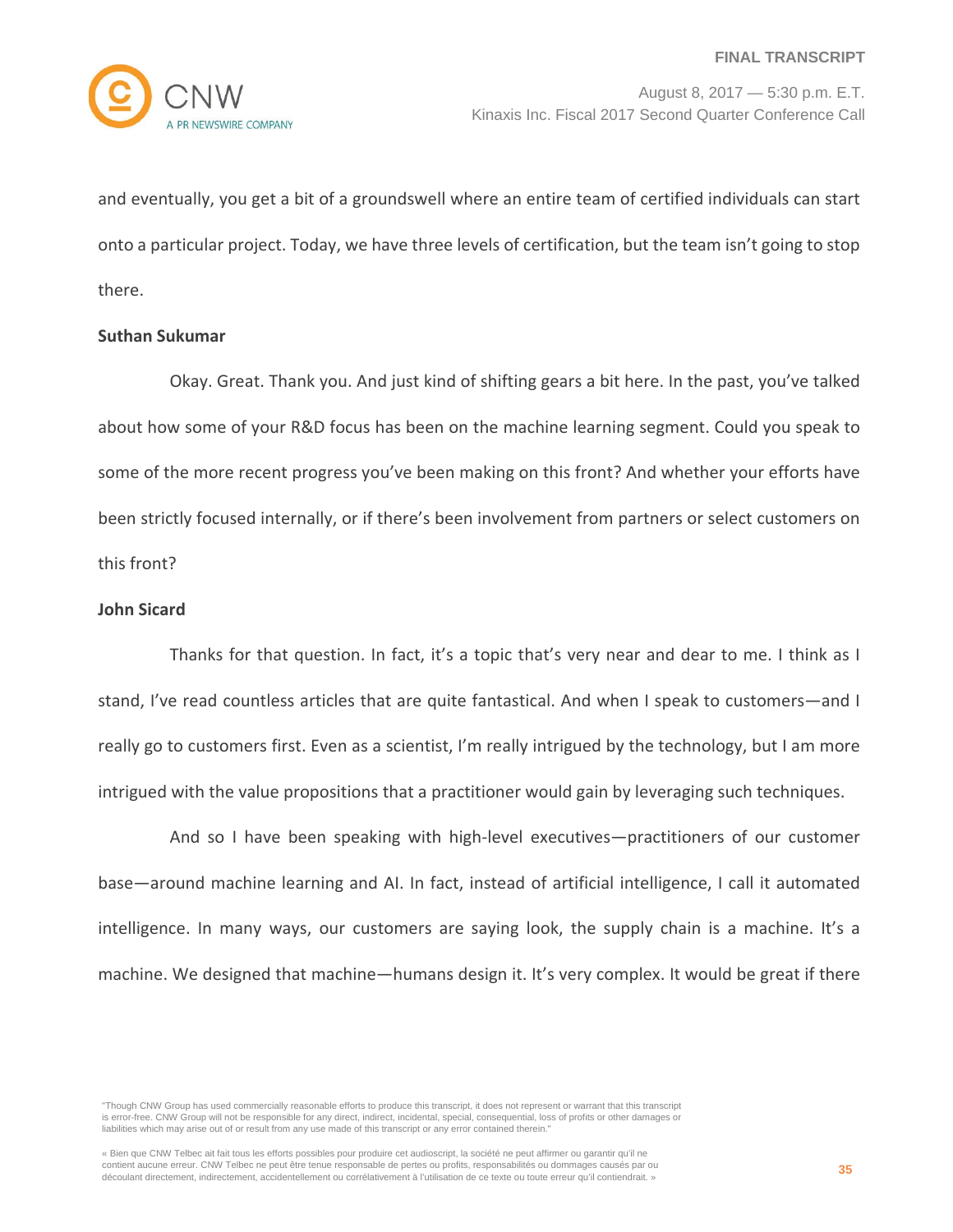

was some software, written by programmers, that could continuously monitor the health of that machine. Monitor the vibrations—where is it vibrating? Think of it like a machine.

And if you discover why it's vibrating, can you self-heal? Can you adjust my design? Can you automate that intelligence? A human might be able to do it, but when you're talking about tens of thousands of variables that are moving at extremely high velocity, this is where machine learning—a preemptive design adjustment—becomes valuable and what our customers want to pay for. And so this is where we've focused our attention.

There are a lot of platforms out there that are all the rage. My opinion—and this is just my opinion—that many of them are not steeped in value propositions. They're science. And we have taken a value proposition, inward approach to our investments of machine learning. So that's what I can share with you at the moment.

# **Suthan Sukumar**

Okay. Great. Thank you for that. Yeah. I guess that's it for me, guys. Thanks for taking my questions. Have a good evening.

## **John Sicard**

Thank you.

## **Operator**

There are no further questions at this time. I will now turn the call back over to John Sicard.

# **John Sicard**

"Though CNW Group has used commercially reasonable efforts to produce this transcript, it does not represent or warrant that this transcript is error-free. CNW Group will not be responsible for any direct, indirect, incidental, special, consequential, loss of profits or other damages or liabilities which may arise out of or result from any use made of this transcript or any error contained therein."